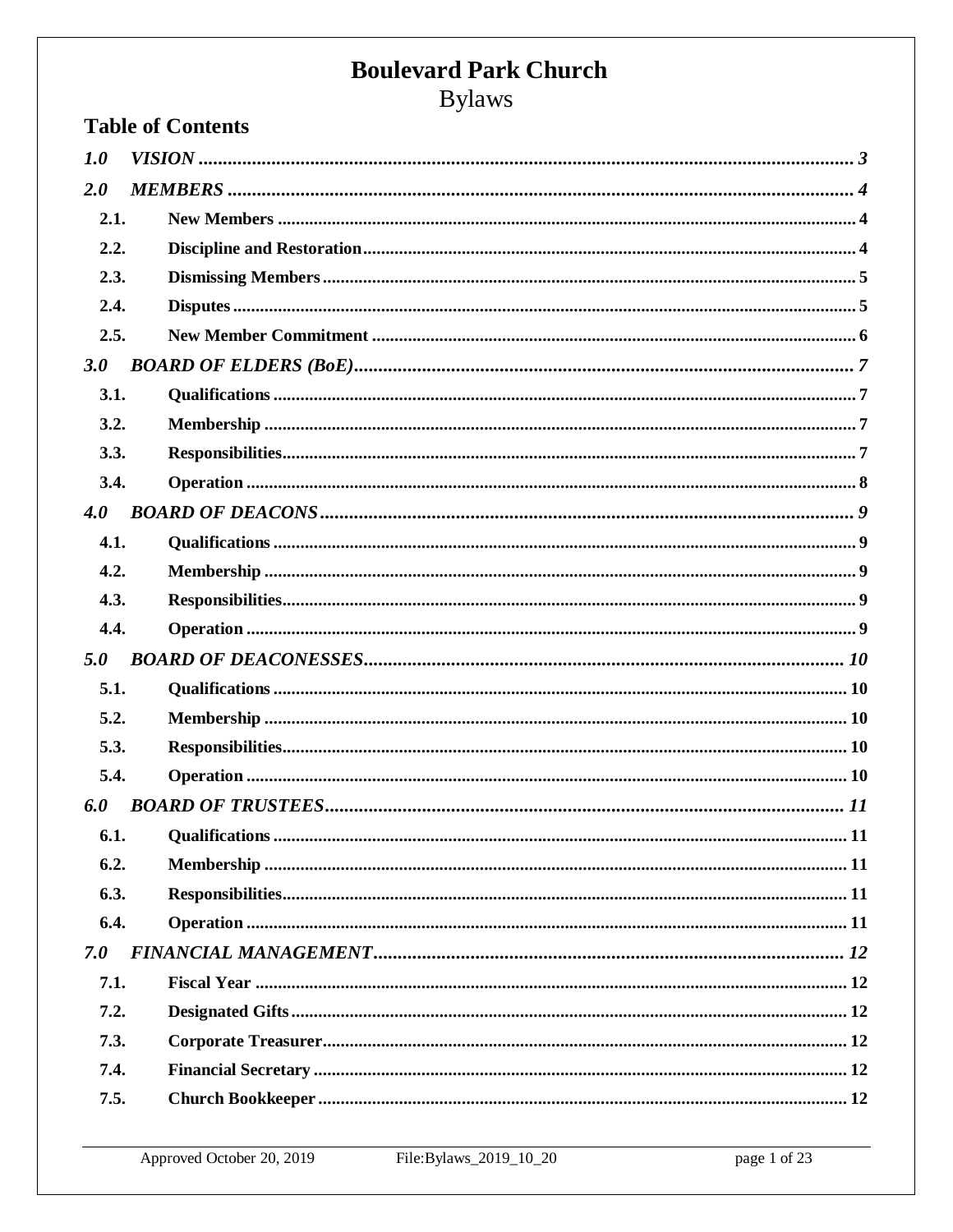|             | $D$ yiaws |  |
|-------------|-----------|--|
| 7.6.        |           |  |
| 7.7.        |           |  |
| 8.0         |           |  |
| 8.1.        |           |  |
| 8.2.        |           |  |
| 8.3.        |           |  |
| 9.0         |           |  |
| 9.1.        |           |  |
| 9.2.        |           |  |
| 9.3.        |           |  |
| <b>10.0</b> |           |  |
| 10.1.       |           |  |
| 10.2.       |           |  |
| 11.0        |           |  |
| 12.0        |           |  |
| 12.1.       |           |  |
| 12.2.       |           |  |
| 12.3.       |           |  |
| <b>13.0</b> |           |  |
| 13.1.       |           |  |
| 13.2.       |           |  |
| 13.3.       |           |  |
| <b>14.0</b> |           |  |
| 14.1.       |           |  |
| 14.2.       |           |  |
| 14.3.       |           |  |
| 15.0        |           |  |
| 15.1.       |           |  |
| 15.2.       |           |  |
| 15.3.       |           |  |
| 15.4.       |           |  |
|             |           |  |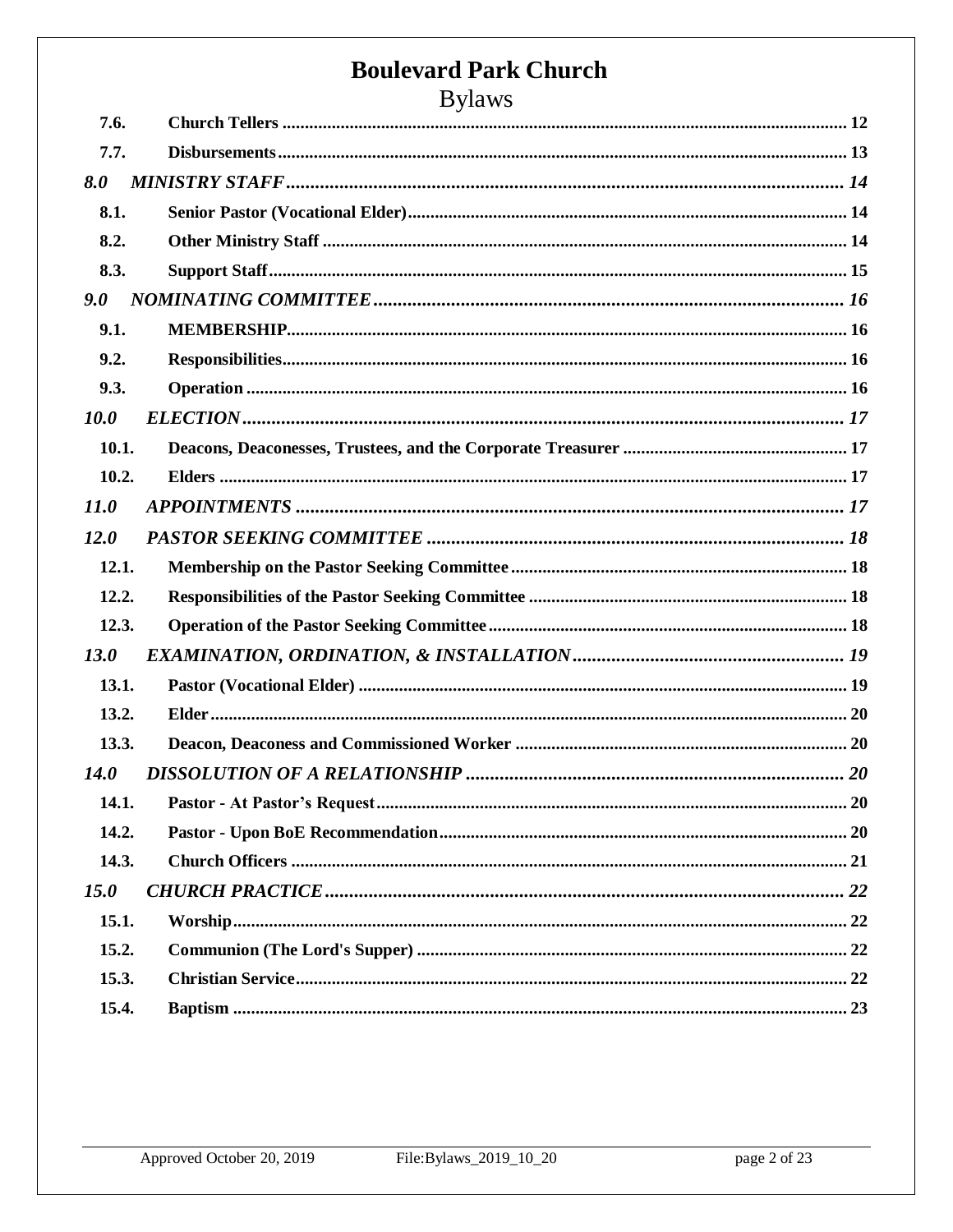### <span id="page-2-0"></span>**1.0 VISION**

Our vision statement describes our specific focus, which informs our ministry activities. It is a statement of the way we will help people become mature disciples of Jesus Christ**:** 

- 1. to **reach** the world with the life-changing message of Jesus Christ and extend Christ's ministry of compassion to the world,
- 2. to **connect** believers with God and others,
- 3. to **mature** in them godly character, and
- 4. to **equip** them for a lifestyle of worship and service.

Our vision statement can be summed up by four "handles": Reach, Connect, Mature, and Equip. Below is a brief definition about how they translate to ministry event categories:

- 1. *Reach* these events are evangelistic in nature.
- 2. *Connect* these activities deal with loving God and loving others. Fellowship events (e.g., luncheons, retreats, etc.) fit into this category as well as most events oriented to small groups.
- 3. *Mature* these events are focused on people living holy lives for the glory of God. Bible studies, discipleship groups, seminars, and accountability groups all fit into this category.
- 4. *Equip* these activities have to do with getting believers engaged in ministry: training sessions, spiritual gift seminars, and ministry planning events.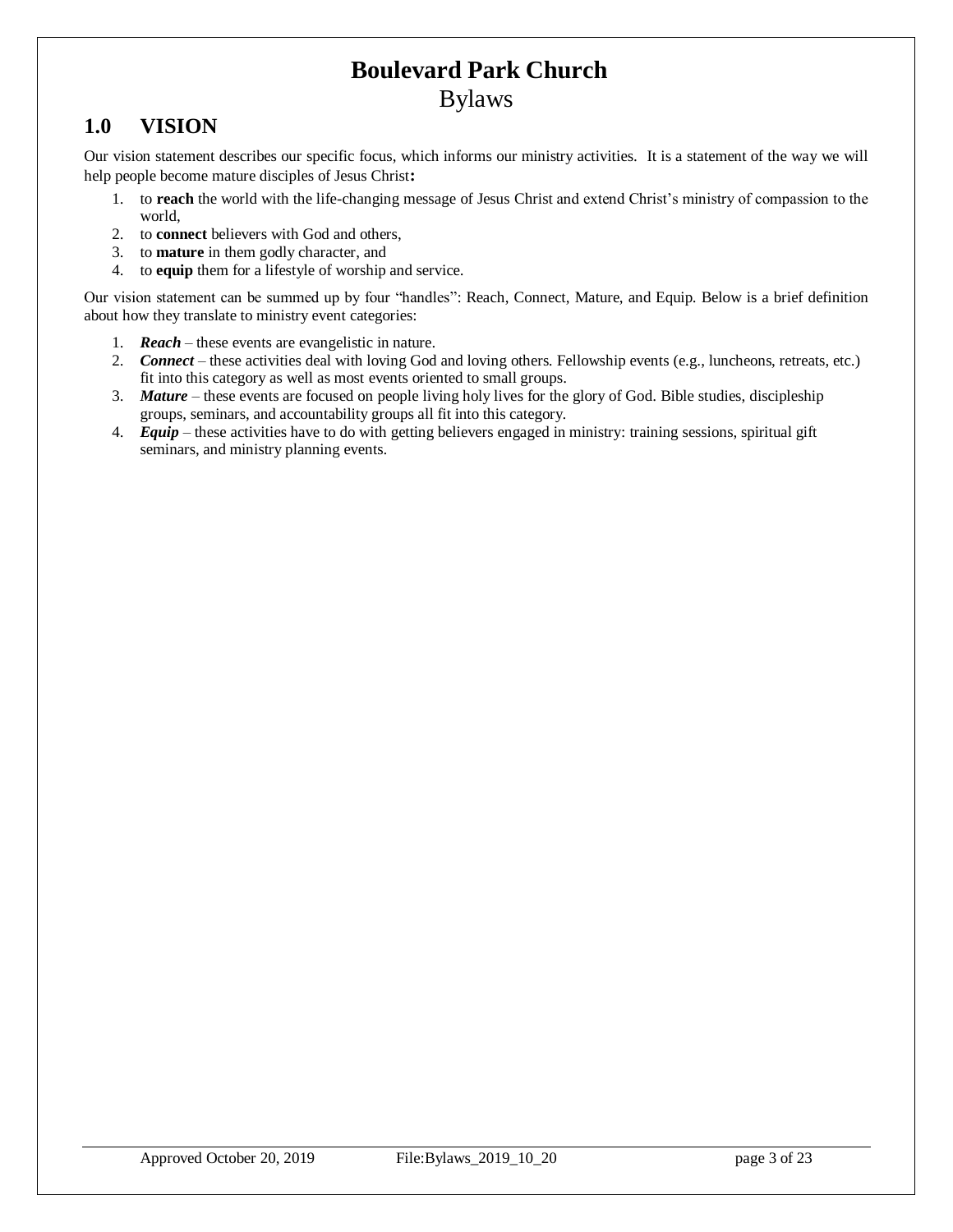## <span id="page-3-0"></span>**2.0 MEMBERS**

Members are those who have been approved by the BoE and who are regular in their participation with the Church in that they:

- 1. Attend worship services and meetings as regularly as possible.
- 2. Use their spiritual and material gifts for the furtherance of God's work through the Church.
- 3. Endeavor, with the help of the Holy Spirit, to grow in Christlikeness in order to honor Him and reflect His character to the world.
- 4. Pray regularly for the pastors, elders, staff, congregation, and missionaries.
- 5. Give regularly to support the work of the Church.

#### <span id="page-3-1"></span>*2.1. New Members*

Those seeking membership shall:

- 1. Complete membership classes provided by the Pastor and/or Elders. New member instructional classes shall be provided from time to time as needed and/or requested.
- 2. Submit a completed New Member Commitment to the BoE.
- 3. Meet with the BoE and verbally give their testimony as to their personal commitment to Jesus Christ as Lord and Savior. A candidate unable to come to the BoE (i.e., disabled, bed-ridden, etc.) can be represented by a Pastor and two members of the BoE who have met with and heard the candidate's testimony.

#### Admission

- 1. After hearing the personal testimony of a candidate, the BoE shall vote to approve or disapprove the candidate as a member.
- 2. Upon approval of the BoE, each new member shall sign the Membership Roll and provide the appropriate information requested, which shall be retained as a formal Church record.
- 3. New members shall be presented to the congregation at a public worship service as soon as possible after having been received into membership by the BoE.
- 4. All pastors and their wives shall be members of the Church upon acceptance of their call and shall assume all responsibilities of membership, unless they are a member of a denomination that restricts membership in a Church outside the denomination.

#### <span id="page-3-2"></span>*2.2. Discipline and Restoration*

Christian discipline is the exercise of authority given by the Lord Jesus Christ to deal with offenses within His church. The authority and procedures are clearly stated by our Lord and apply to all believers. (Matthew 18:15-20; Galatians 6:1-4; 2 Timothy 2:23-26; James 5:19-20; 1 Corinthians 5:1-13; 1 Thessalonians 5:14; 1 Timothy 5:19-21; Romans 16:17-18, and Titus 3:10-11)

- 1. Church discipline is the exercise of this authority within the church for the purpose of dealing with offenses between members of that local body as well as offenses against the entire body of believers. The primary purpose is to reclaim any who stray from God's Word and to restore the spiritual bond of love and respect within Christ's church. If this primary purpose is not achievable, the authority must be used to maintain the purity of the church by removing the irreconcilable believer.
- 2. The BoE must prayerfully consider any offense brought to their attention, being careful to act in a spirit of love, mercy, healing, and forgiveness. In the exercise of disciplining Church members, the BoE will at all times attempt to follow the pattern outlined in Matthew 18:15-17 and Galatians 6:1-4. Offenses that may require such admonition and discipline include the following:
	- a. Sins of human character that obscure the holiness of God, such as moral impurity, perversion, covetousness, and idolatry (1 Corinthians 5:11).
	- *b.* Sins of divisiveness that bring confusion and schism to the work of the church (Romans 16:17). *Example: strongly advocating doctrine or practices contrary to the Church Doctrine and Practices.*
	- c. Sins that violate the truth of God by promoting false doctrine (2 Peter 2:1-3).
- 3. When it has been determined that an offense requires action by the BoE, then they shall authorize one or more Elders to go directly to the offending party and seek to resolve the issue. The duly authorized Elders should make every attempt to assure the privacy of the issue and strive for complete restoration. If this action is unsuccessful, the BoE must broaden the scope of their involvement and perhaps seek an airing of the issue with the offending party before the entire BoE. If this further effort is unsuccessful, the BoE must counsel and warn the offending party that, as a last resort, it must bring the offense to the entire Church.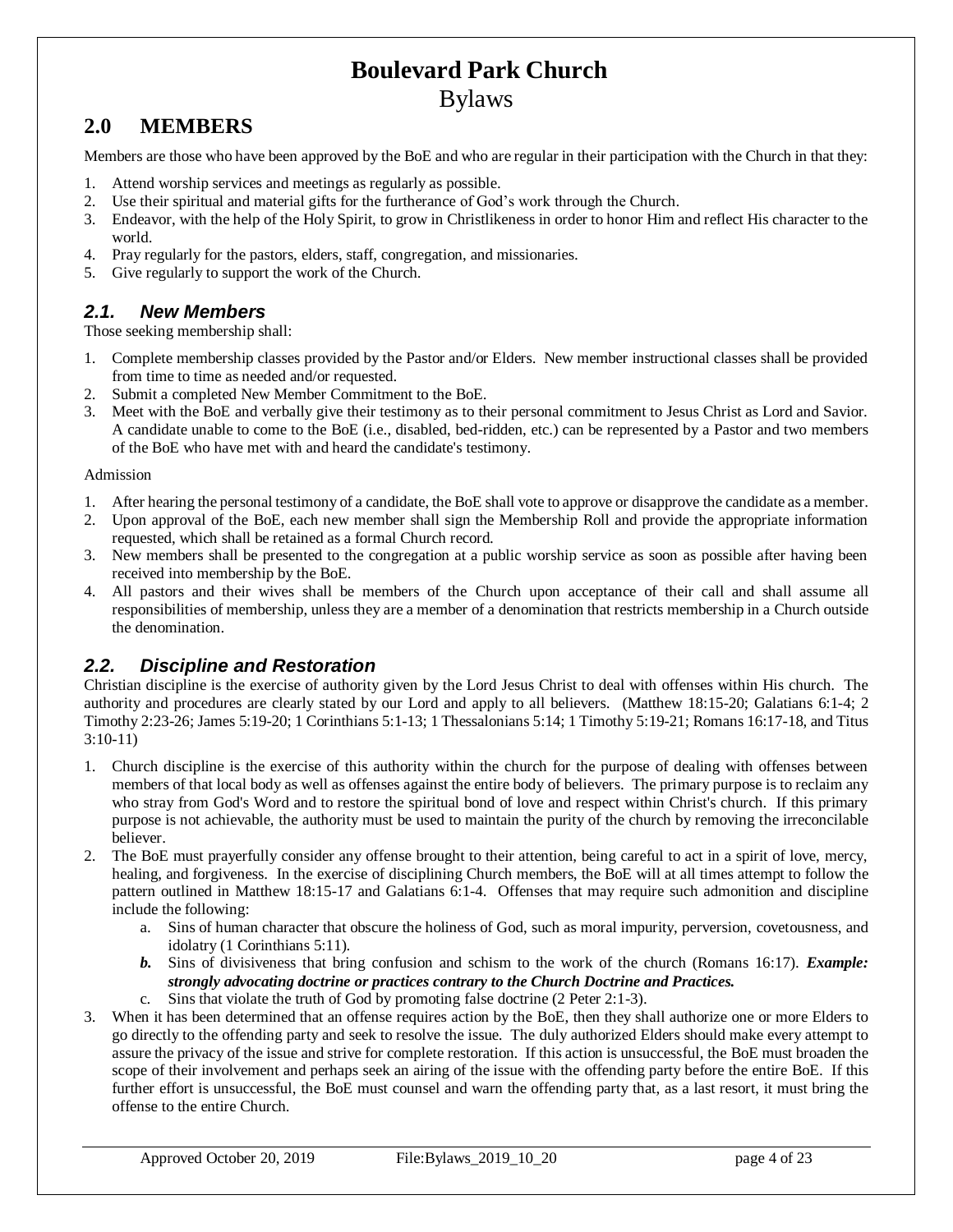### Bylaws

- 4. Elders are to maintain a personal life that is above reproach (1 Timothy 3:2; Titus 1:6). As leaders to whom honor is given (1 Timothy 5:17-18), elders make difficult and sometimes unpopular decisions. Although they are to be protected from frivolous and unfounded accusations, they are not immune from disciplinary action in cases where they are conducting themselves in an ungodly manner. In such cases, the following process should be applied.
	- a. An accusation against an elder should be given to another elder and verified by at least one other witness (1 Timothy 5:19).
	- b. An accusation that is received in the above manner, will be investigated by designees from within the BoE.
	- c. If the accusation is confirmed, the BoE shall make a decision to dismiss the sinning elder and establish a process whereby the elder may be restored spiritually.
	- d. The BoE shall communicate the results of the proceedings to the congregation within two weeks of the elder's dismissal.
- 5. If a Church member holding an office other than Elder is subject to church discipline, that member must step down from the office until the BoE determines that the sin has been resolved and that it is appropriate to restore the office.
- 6. If the member persists in misconduct, the BoE has the right and obligation to dismiss the member. Such dismissal shall be reported to the congregation in the Church Bulletin for two consecutive weeks immediately following the action.
- 7. A person who has been removed from membership and desires re-admittance may be restored to membership by giving satisfactory evidence to the BoE of repentance and reformation. The applicant shall then follow the regular procedure for membership (Galatians 6:1-3).

#### <span id="page-4-0"></span>*2.3. Dismissing Members*

Termination of membership shall occur under the following guidelines:

- 1. The written request of any member to withdraw from membership must be honored by the BoE. Having regard for the unity and peace of the Church, any member who withdraws from membership has a duty to communicate the reasons for withdrawal to the BoE.
- 2. Any member who is no longer willing to abide by the Church Constitution and Bylaws has a duty to withdraw from membership.
- 3. A member may be removed from membership under the conditions set forth above regarding discipline.
- 4. A member who does not demonstrate participation by attendance, support or communication with the Church for one year may be dropped from the membership. During this time of inactivity, the BoE shall make efforts to contact them and reconcile their relationship with the Church. If unresolved, they may be dropped from membership at the discretion of the BoE.
	- a. If a member holds a Church office at the time of being dropped from membership, that term of office is automatically dissolved.
	- b. After making a request and having resumed active participation in the life of the Church, a person's membership may be restored by approval of the BoE.

#### <span id="page-4-1"></span>*2.4. Disputes*

Disputes between parties within the Church are to first be resolved between the parties who are at odds with each other. Then, as needed, the Church should be a resource for reconciliation (1 Corinthians. 6:1-8). This also applies to disputes between a person and the Church leaders. If the parties are unable to resolve the issue, then they may escalate the issue to the BoE and, as a last resort, to binding arbitration.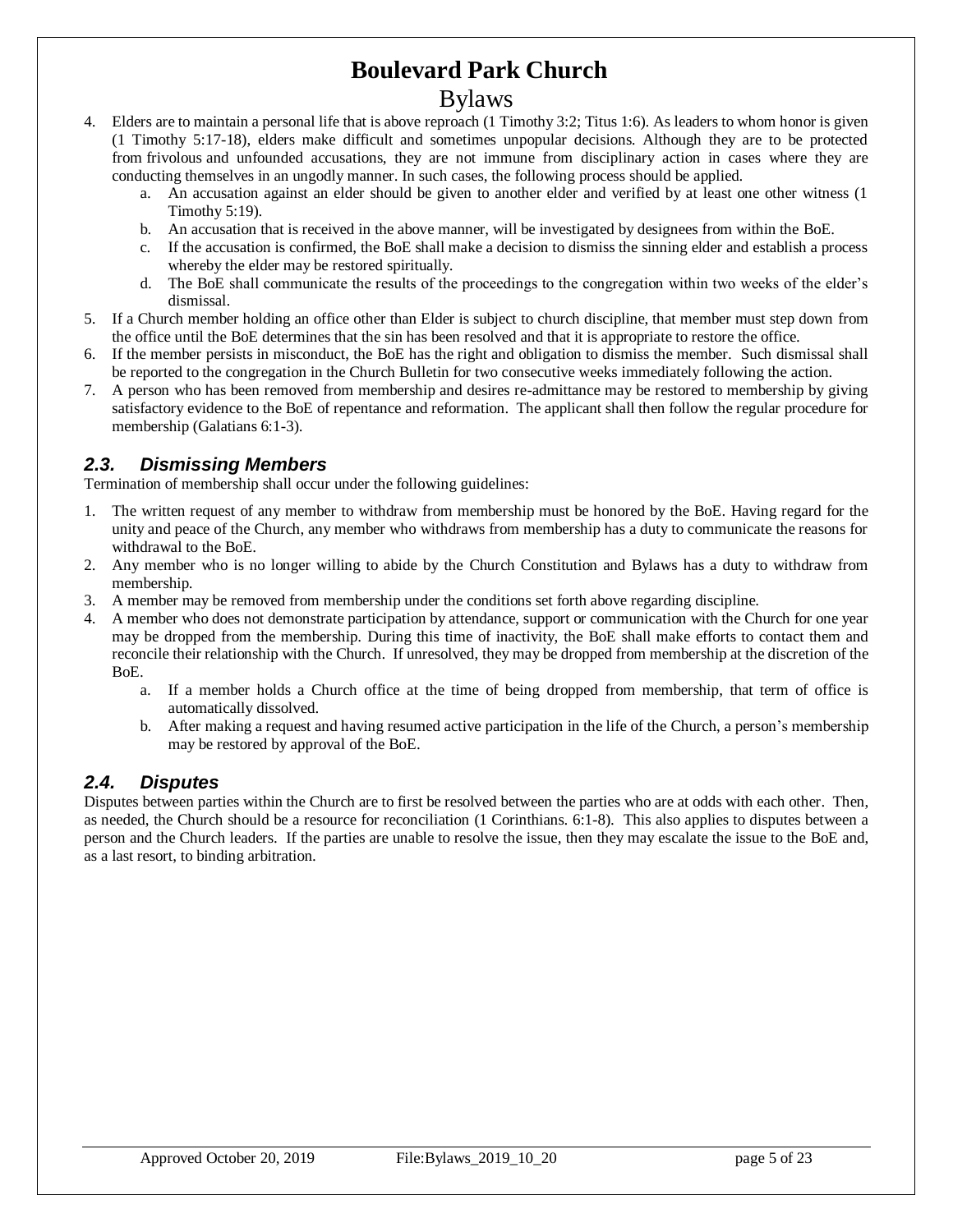Bylaws

#### <span id="page-5-0"></span>*2.5. New Member Commitment*

#### Boulevard Park Church New Member Commitment

Having received Jesus Christ as my Lord and Savior and having been baptized, and being in agreement with BPC's beliefs and direction, I now unite myself with the BPC Church family. In doing so, I commit myself to God and to the other members of this Body and will strive to do the following:

- 1. Protect the unity of the Church…
	- by submitting to the authority of God's word as the final arbiter on all issues (2 Peter 1:16-21)
	- by refusing to gossip (Ephesians 4:29)
	- by acting in love toward other members (Romans 14:19)
	- by placing myself under the spiritual care and authority of the elders (Hebrews 13:17)
	- by guarding my words and tone as I speak to others (Ephesians 4:29; Colossians 4:6).
- 2. Share in the responsibility of the Church…
	- by praying for the Church's leaders, members, and missionaries regularly (1 Thessalonians 1:1-2)
	- by developing redemptive relationship (evangelistic relationships) and inviting those friends to attend worship services (Luke 14:23)
	- by welcoming those who are new to BPC (Romans 15:7)
	- by adorning the doctrine of God our Savior with dignity in every respect (Titus 2:10)
- 3. Serve in the *mini*stry of the Church…
	- by discovering my gifts and talents and using them in the Body of Christ (1 Peter 4:10)
	- by being equipped/trained/educated to serve effectively (Ephesians 4:11-12)
	- by serving with a Christ-like attitude (Philippians 2:3-5, 7)
- 4. Maintain the purity of the Church…
	- by living a life of godliness and purity (Philippians 1:27; 1 Thessalonians 4:1-8)
	- by restoring others in their walk with Christ (Galatians 6:1-2)
	- by submitting to accountability and discipline (Matthew 18:15-17; Galatians 6:1; 1 Thessalonians 5:12-14; 2 Timothy 2:22)
	- by resolving disputes in a biblical God-glorifying manner (1 Corinthians 6:1-8)
- 5. Support the testimony of the Church…
	- by attending faithfully (Hebrews 10:24-25)
	- by giving regularly to the Lord through BPC (1 Corinthians 16:2)
	- by keeping my behavior excellent in the world (Colossians 4:5; 1 Peter 2:11-12)
- 6. Agree with and support BPC's Statement of Faith.
- 7. Understand that BPC's doctrine guides and constrains the Church practices.
- 8. Support BPC's government and discipline as defined in the Bylaws.

I \_\_\_\_\_\_\_\_\_\_\_\_\_\_\_\_\_\_\_\_\_\_\_\_\_ understand this commitment and I desire to work with the leadership of BPC for the sake of

the Kingdom of God.

In receiving you into the Boulevard Park Church family, the leaders of the Church will strive to do the following:

- Pray for you and care about and for you as we are able when you share your needs.
- Provide opportunities for you to employ your spiritual gift in service to the Church and community.
- Provide guidance, opportunities and discipline as appropriate to help you to grow in Christ in accordance with God's Word.

Date \_\_\_\_\_\_\_\_\_\_\_\_\_\_\_\_\_ Member Signature \_\_\_\_\_\_\_\_\_\_\_\_\_\_\_\_\_\_\_\_\_\_\_\_\_\_

Pastor's Signature

Approved October 20, 2019 File:Bylaws 2019 10 20 page 6 of 23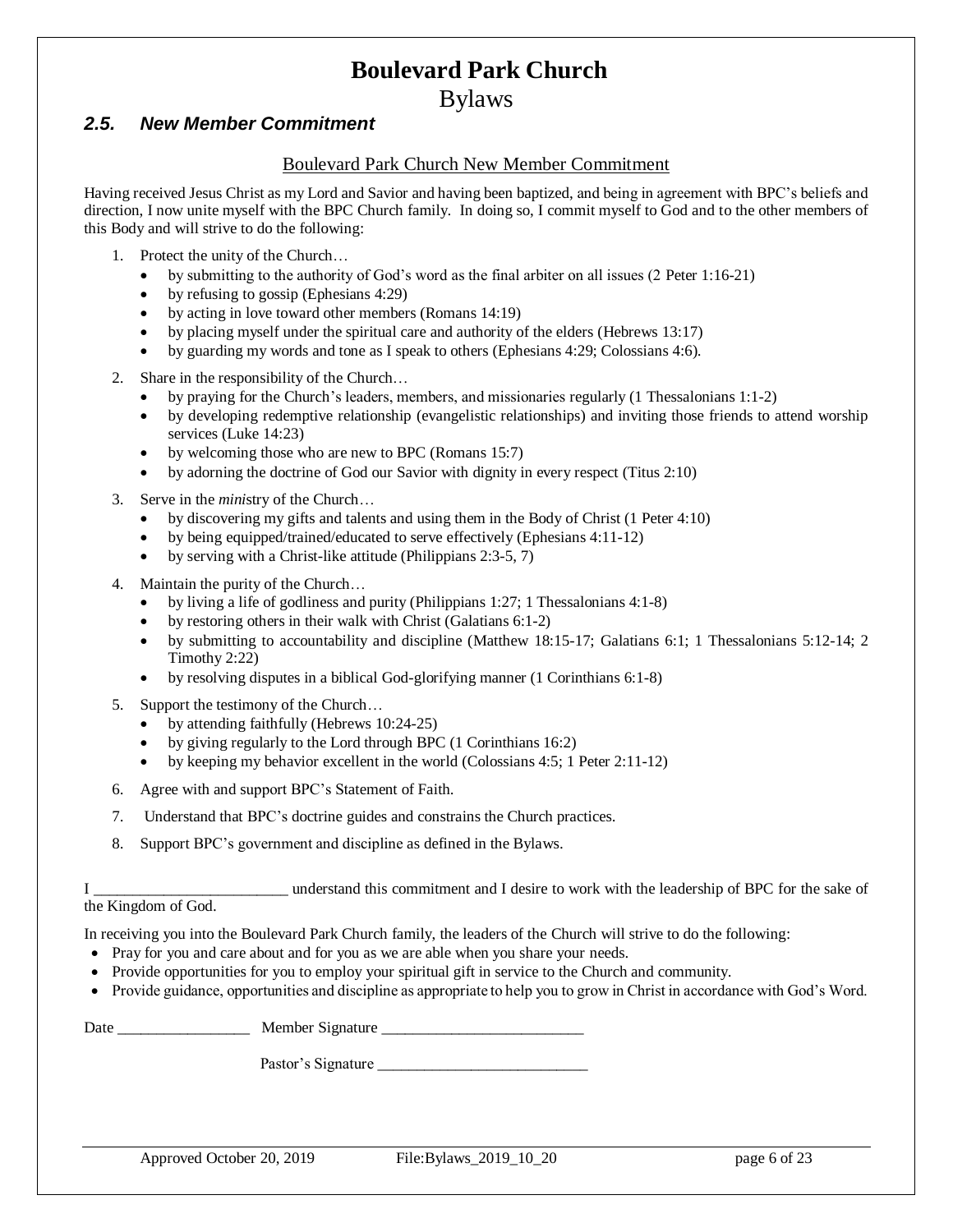Bylaws

## <span id="page-6-0"></span>**3.0 BOARD OF ELDERS (BoE)**

The College of Elders consists of all ordained elders and pastors in the Church. References to Elder or Elders are generally understood to refer to members of this group.

The Board of Elders (BoE) is composed of the Senior Pastor and the Elders currently serving on the Board. Each member is entitled to vote on decisions determined by a formal motion.

#### <span id="page-6-1"></span>*3.1. Qualifications*

Membership on the Board of Elders is limited to men who are members of the Church, who have completed or are in the process of completing the "Elder Orientation" course, and who possess the qualities in these references: 1 Timothy 3:1-7; Titus 1:5-9; 1 Peter 5:1-3. In addition, an Elder must be in full accord with the Statement of Faith, doctrine and practices, and must be willing to work within the organizational structure set forth within the Constitution and Bylaws of the Church.

#### <span id="page-6-2"></span>*3.2. Membership*

- 1. The Board of Elders shall consist of not less than four members, who shall be confirmed by the congregation for a term of three years at the Annual Election Meeting.
- 2. Elders confirmed to office at the Annual Election Meeting shall be installed by the second Sunday in January or as soon as is practical, and continue to hold office until their successors have been installed.
- 3. In the event that a vacancy on the BoE creates a crisis of quorum, the BoE will designate a previously ordained Elder for confirmation by the congregation at a Special Congregational Meeting. An Elder so confirmed by the congregation shall be installed as soon as practical after the confirmation and serve through the remainder of the year.

#### <span id="page-6-3"></span>*3.3. Responsibilities*

The overall responsibilities of an Elder are to shepherd the church and to exercise oversight of the church. (Shepherd; 1 Peter 5:1-2, Acts 6:1-4; 2, Timothy 4:1-5, Acts 20:28-31, Proverbs 27:23, Psalm 23, Hebrews 13:17; Exercise Oversight; Matthew 18:18, 1 Timothy 5:17, 1 Corinthians 4:21)

- 1. To devote themselves steadfastly to prayer and the ministry of the Word.
- 2. To guard the Church from any deviation from the Word of God in belief or practice.
- 3. To advance the preaching of the Gospel, both at home and abroad.
- 4. To participate in the worship service on the Lord's Day by offering prayers and praise, reading the Scriptures, and teaching; this may include primary preaching responsibility.
- 5. To oversee the operation of the Church including:
	- a. Worship of the congregation including the time and place of worship, special services, the music program, administration of Baptism, the celebration of the Lord's Supper, call for special offerings, days of prayer and fasting, days of worship, and other occasions.
	- b. The educational program of the congregation, and to determine its literature.
	- c. Formation of a Pastor Seeking Committee when a pastor should be hired.
	- d. Examination of pastor candidates for the Church.
	- e. Examination of candidates for the ministry pursuant to ordination.
	- f. Determination of the budget and benevolence commitments of the Church, and presentation to the congregation for final approval.
	- g. The work of the Boards of Deacons, Deaconesses, and Trustees, Committees, and Ministries.
	- h. Calling joint meetings of Church Boards to discuss matters of common interest.
	- i. The financial management of the Church, including, but not limited to, the income and expenditures, activities of the Corporate Treasurer, contractual commitments of the Trustees.
	- j. Ensuring that all real and personal property is turned over to the care of the Trustees and all monies and negotiable instruments are turned over to the care of the Corporate Treasurer.
	- k. Approval of policies for operation of the Church and use of Church property.
	- l. Maintenance of the membership list of the Church.
- 6. To work with other churches when appropriate to create joint agencies for education, ministries to special needs and for other suitable activities.
- 7. To act as agent for dissolution, in the event the Church becomes unviable.
- 8. To approve and recommend to the congregation any changes to the Articles of Incorporation, the Constitution, Doctrine, and/or the Bylaws.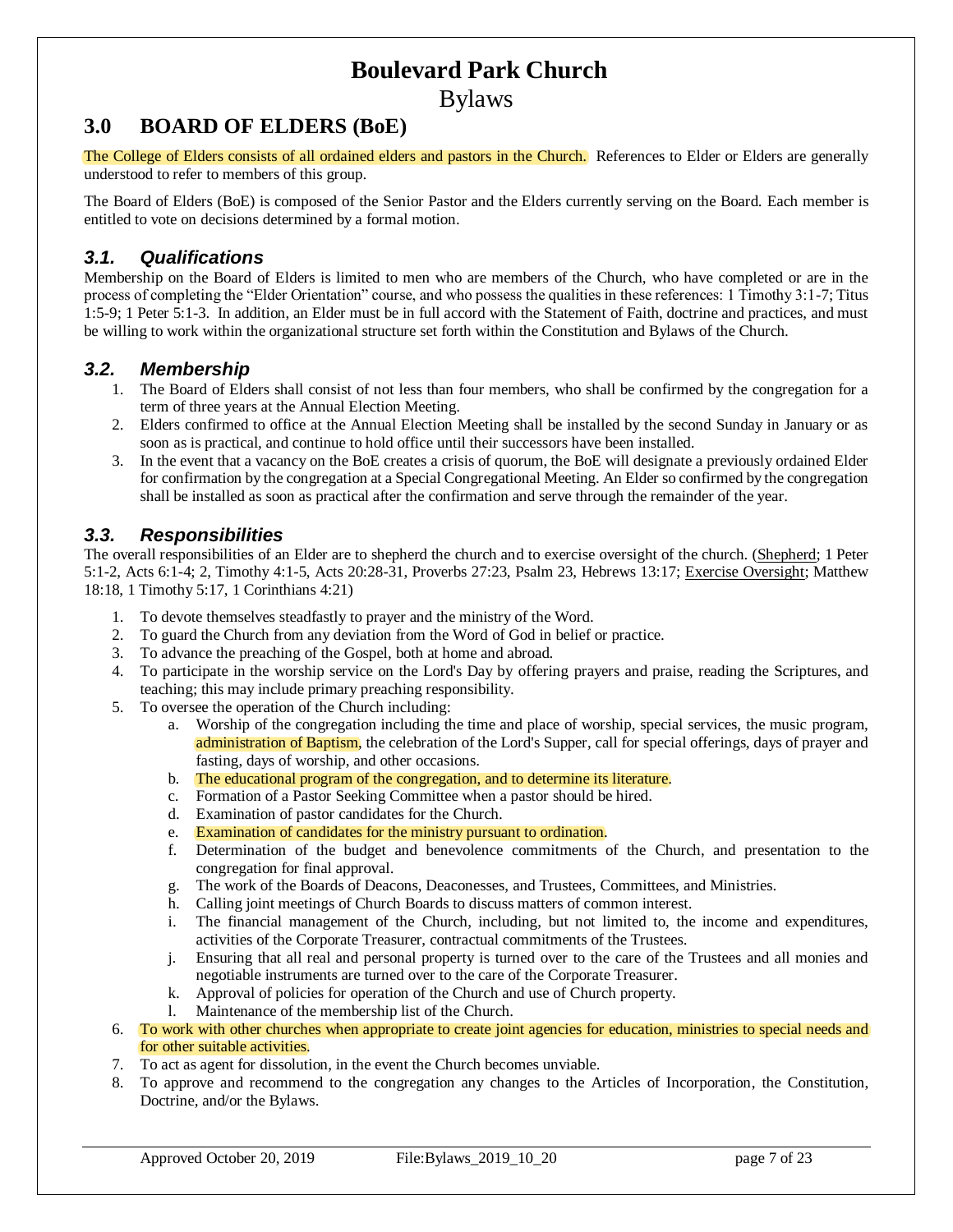#### <span id="page-7-0"></span>*3.4. Operation*

1. Four Elders shall constitute a quorum.

- 2. The BoE shall be chaired by the Senior Pastor, or by his designee approved by the BoE, or in the event of the Senior Pastor's unavailability, by an Elder approved by two-thirds (2/3) of the full BoE.
- 3. The BoE shall hold regular monthly meetings at the place where the members of the Church usually meet for public worship. The Senior Pastor, or in the event of the Pastor's unavailability, the Clerk of BoE, has the power to convene a special meeting of the BoE and shall always convene it when requested to do so by any two of the members.
- 4. The BoE shall at its first meeting in each calendar year elect one of its members or an Elder not currently on the Board as Clerk of the BoE. The Clerk is specifically charged with the following responsibilities:
	- a. To record and maintain minutes of all BoE meetings.
	- b. To maintain the membership records.
	- c. To assure that actions of the BoE are communicated to affected persons or groups.
	- d. To assure that copies of the Articles of Incorporation, Constitution, Doctrine, and Bylaws are provided to every elected and appointed officer.
- 5. Ministry teams and committees shall be established for the conduct of Church affairs. The BoE shall appoint the chairmen and approve members of the congregation to serve on such teams. At a minimum the following functions shall be addressed:
	- a. Worship Ministry Team
	- b. Prayer Ministry Team
	- c. Christian Education Committee
	- d. Missions Ministry Team
	- e. Local Outreach Ministry Team
	- f. Business Committee
	- g. Officer Nomination Committee
- 6. At the end of each fiscal year the BoE will form a Financial Review Committee to assess the Church's financial controls. The committee may consist of members of the congregation or an external firm. The committee will report the results of their review to the Business Committee.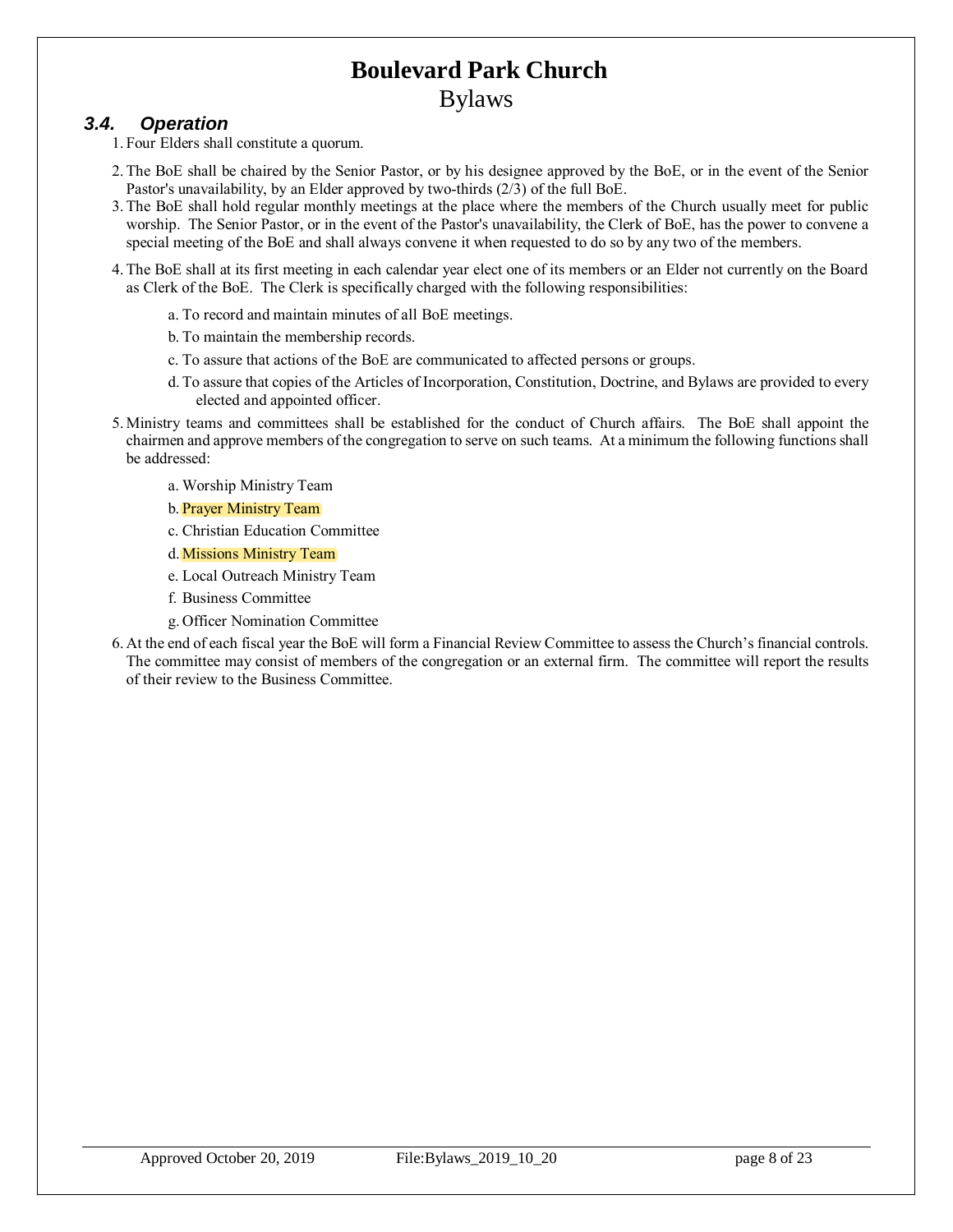### <span id="page-8-0"></span>**4.0 BOARD OF DEACONS**

The Board of Deacons is composed of men who are set aside for the ministry of compassion to members of the congregation and community and for special service in areas of fellowship and worship.

#### <span id="page-8-1"></span>*4.1. Qualifications*

Membership on the Board of Deacons is limited to men who are members of the Church, who are willing to serve, and who exhibit the qualities in these references: 1 Timothy 3:8-13, Acts 6:3, Mark 10:42-45, Philippians 2:1-4, 1 Peter 5:5-6.

#### <span id="page-8-2"></span>*4.2. Membership*

- 1. The BoE shall establish the number of Deacons that shall serve at any one time, but it shall never be less than three members.
- 2. A Deacon is elected by the congregation for a term not greater than three years. Terms may run consecutively and there are no limits on the number of terms an individual may serve. Newly appointed Deacons shall be installed as soon as practical after the appointment.

#### <span id="page-8-3"></span>*4.3. Responsibilities*

- 1. To care for members of the congregation in both spiritual and material matters through hospitality and visitation with special concern for the sick, shut-in, and bereaved.
- 2. To have charge of the provision of goods and services to meet the special needs of members of the congregation.
- 3. To be special representatives of the Church body to the community in administering to both spiritual and material needs.
- 4. To serve the congregation in worship by helping to prepare the facility, serving as ushers, and receiving offerings.
- 5. To perform any other responsibilities assigned by the BoE.

#### <span id="page-8-4"></span>*4.4. Operation*

- 1. At least three members, but not less than one-third of the membership, shall constitute a quorum.
- 2. The Senior Pastor shall provide oversight to the Board of Deacons (the Board).
- 3. At the first meeting each year, the Board shall elect from its membership a Chairman and a Secretary subject to approval of the BoE.
- 4. The Chairman shall preside at all meetings of the Board or by his designee approved by the Board.
- *5.* The Board shall hold regular monthly meetings at the place where the members of the Church usually meet for public worship.
- 6. The Chairman or his designee has the power to convene the Board when he judges it necessary and shall always do so on request of the BoE.
- 7. The Secretary shall keep a full and accurate record of the business of all Board meetings and shall perform such other responsibilities as may be required by the Board. The minutes of these meetings shall be provided to the BoE for review.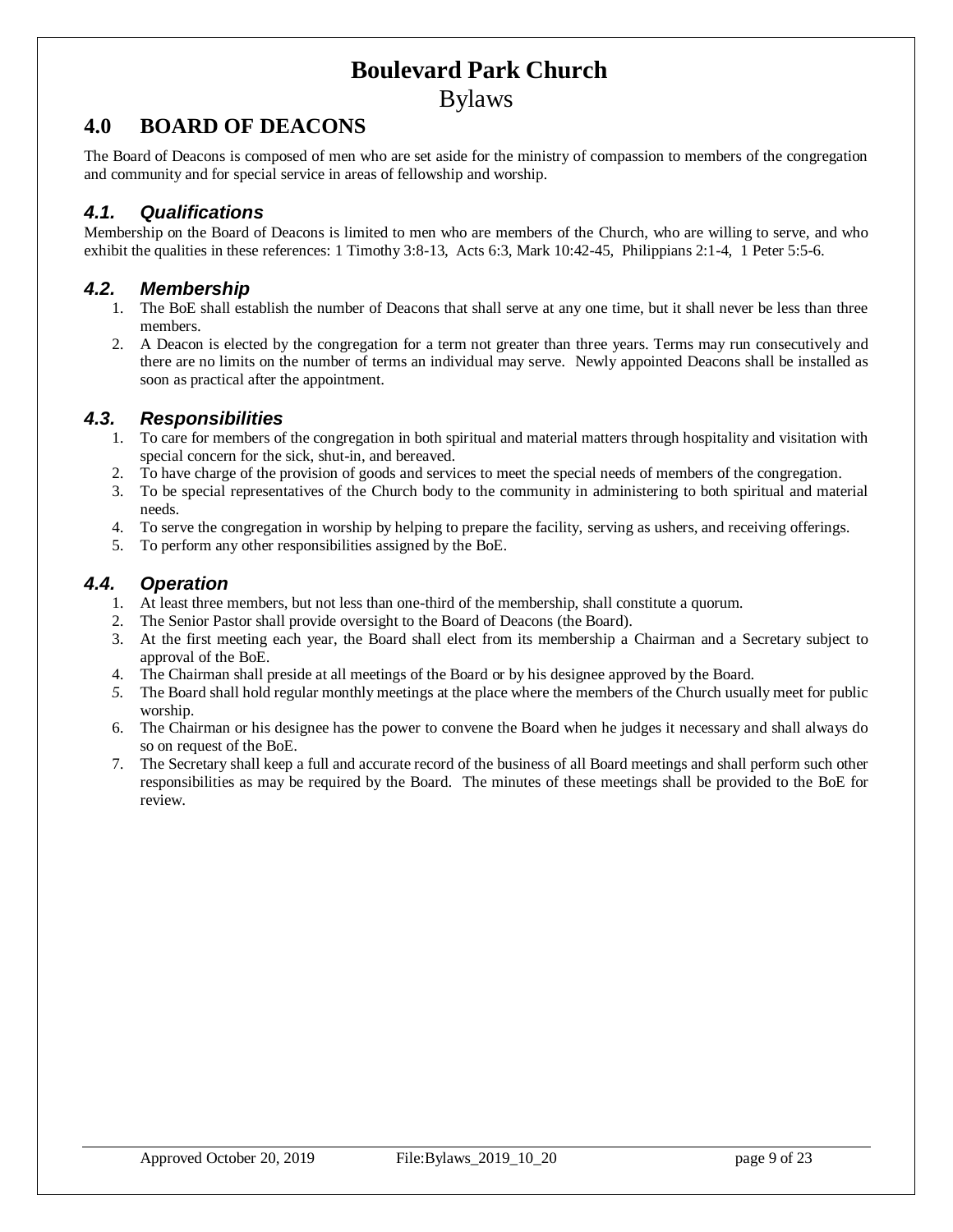Bylaws

## <span id="page-9-0"></span>**5.0 BOARD OF DEACONESSES**

The Board of Deaconesses is composed of women who are set aside for the ministry of compassion to the congregation and for special service in the areas of fellowship and worship.

#### <span id="page-9-1"></span>*5.1. Qualifications*

Membership on the Board of Deaconesses is limited to women who are members of the Church, who are willing to serve, and who exhibit the qualities in these references: 1 Timothy 3:8-13, Acts 6:3, Mark 10:42-45, Philippians 2:1-4, 1 Peter 5:5-6.

#### <span id="page-9-2"></span>*5.2. Membership*

- 1. The BoE shall establish the number of Deaconesses that shall serve at any one time, but it shall never be less than three members.
- 2. A Deaconess is elected by the congregation for a term not greater than three years. Terms may run consecutively and there are no limits on the number of terms an individual may serve. Newly appointed Deaconesses shall be installed as soon as practical after the appointment.

#### <span id="page-9-3"></span>*5.3. Responsibilities*

- 1. To care for members of the congregation in both spiritual and material matters through hospitality and visitation with special concern for the sick, shut-in, and bereaved.
- 2. To serve the congregation in worship by preparing the elements for communion.
- 3. To perform any other responsibilities assigned by the BoE.

#### <span id="page-9-4"></span>*5.4. Operation*

- 1. At least three members, but not less than one-third of the membership, shall constitute a quorum.
- 2. The Senior Pastor shall provide oversight to the Board of Deaconesses (the Board).
- 3. At the first meeting each year, the Board shall elect from its membership a Chairwoman and a Secretary/Treasurer subject to approval of the BoE.
- 4. The Chairwoman or her designee shall preside at all meetings of the Board.
- 5. The Board shall hold regular monthly meetings at the place where the members of the Church usually meet for public worship.
- 6. The Chairwoman or her designee has the power to convene the Board when she judges it necessary and shall always do so on request of the BoE.
- 7. The Secretary shall keep a full and accurate record of the business of all Board meetings and shall perform such other responsibilities as may be required by the Board. The minutes of these meetings shall be provided to the BoE for review.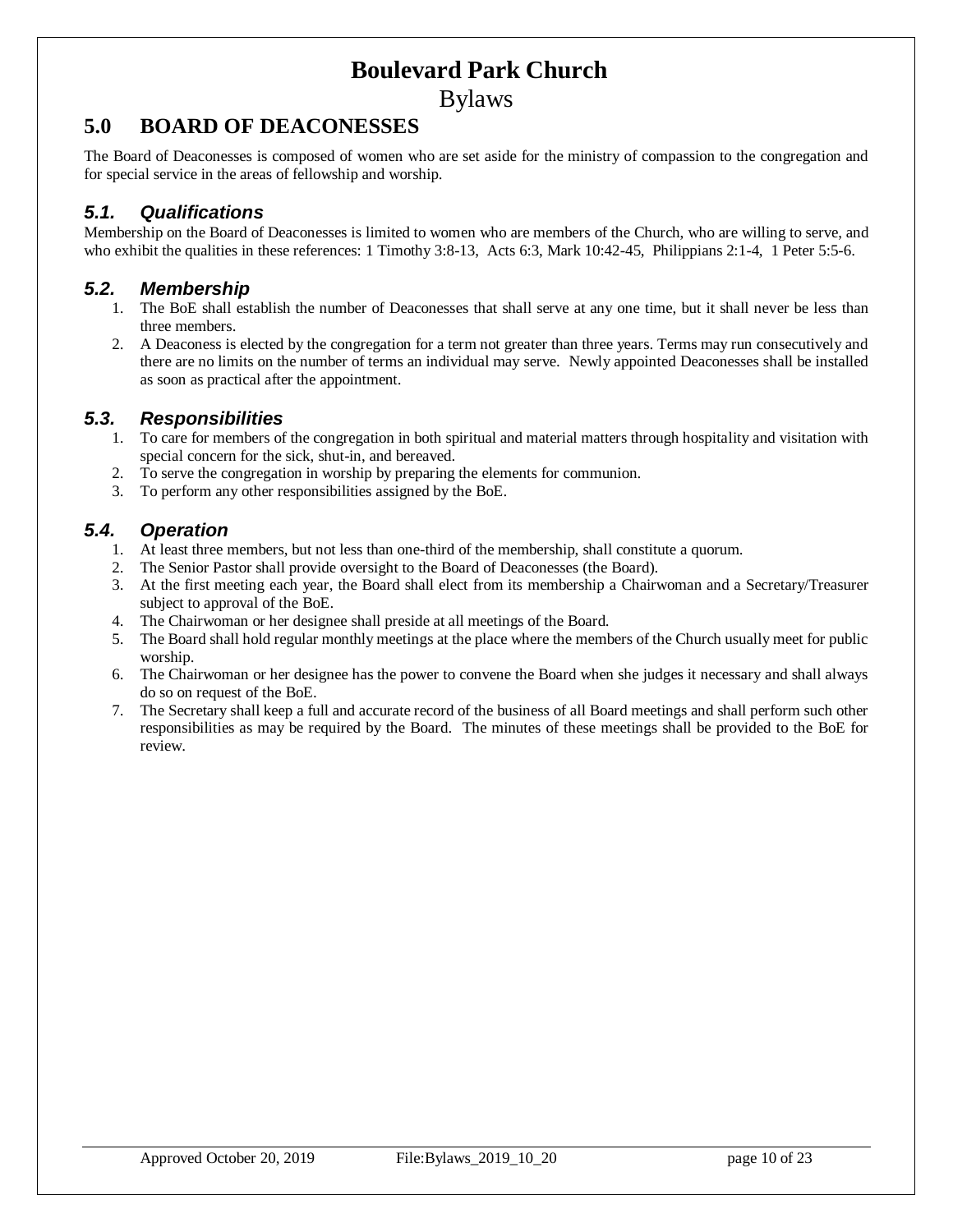Bylaws

## <span id="page-10-0"></span>**6.0 BOARD OF TRUSTEES**

The Board of Trustees is composed of men and women responsible for the management, care, and maintenance of the physical property of the Church.

#### <span id="page-10-1"></span>*6.1. Qualifications*

Membership on the Board of Trustees is limited to men and women who are members of the Church, who are willing to serve, and who exhibit the qualities in these references qualities: Mark 10:42-45, Philippians 2:1-4, 1 Peter 5:5-6.

#### <span id="page-10-2"></span>*6.2. Membership*

- 1. The BoE shall establish the number of Trustees that shall serve at any one time, but it shall never be less than three members.
- 2. A Trustee is elected by the congregation for a term not greater than three years. Terms may run consecutively and there are no limits on the number of terms an individual may serve. Newly elected Trustees shall be installed as soon as practical after election.
- 3. Persons who have previously served as Trustees may be appointed to office by the BoE to fill vacancies. Newly appointed Trustees shall be installed as soon as practical after the appointment.

#### <span id="page-10-3"></span>*6.3. Responsibilities*

- 1. To provide the Corporate President and Corporate Secretary to fulfill the corporate responsibilities required by the Articles of Incorporation and the State of Washington.
- 2. To care for the physical property of the Church, which includes the following activities:
	- a. Hold title to all Church real and personal property.
	- b. Repair and maintain Church property as required.
	- c. Construct, modify, and maintain all Church facilities.
	- d. Rent and/or lease property for Church use.
	- e. Rent and/or lease Church property to others, but only with specific approval of the BoE.
	- f. Purchase, sell, mortgage, or dispose of Church real property when authorized to do so by a Congregational Meeting.
- 3. To perform any other responsibilities assigned by the BoE.

#### <span id="page-10-4"></span>*6.4. Operation*

- 1. At least three members, but not less than one-third (1/3) of the membership, shall constitute a quorum.
- 2. At the first meeting of each year the Board shall elect from its membership a Corporate President and a Corporate Secretary. The Corporate President and Corporate Secretary shall also serve as Officers of the Corporation.
- 3. The Corporate President or an alternate elected from the Board in the absence of the Corporate President shall preside at all meetings of the Board of Trustees.
- 4. The Board shall hold regular monthly meetings at the place where the members of the Church usually meet for public worship.
- 5. The Corporate President, the Corporate Secretary and, if necessary, the Corporate Treasurer, shall sign and safeguard all deeds, mortgages, or other contracts or instruments required to be signed by officers on behalf of the corporation.
- 6. The Corporate Secretary shall:
	- a. Keep a full and accurate record of the business of all Trustee and congregational meetings. The minutes of these meetings shall be provided to the BoE for review.
	- b. Retain accurate copies of the Articles of Incorporation, the Constitution, Doctrine and the Bylaws to include all revisions and changes with the date of the Congregational Meeting when adopted.
	- c. Perform such other duties as may be required of him by the Trustees.
- 7. The Corporate President or, if absent, the Corporate Secretary has the power to convene the Board of Trustees when deemed necessary, and shall always do so on request of the BoE.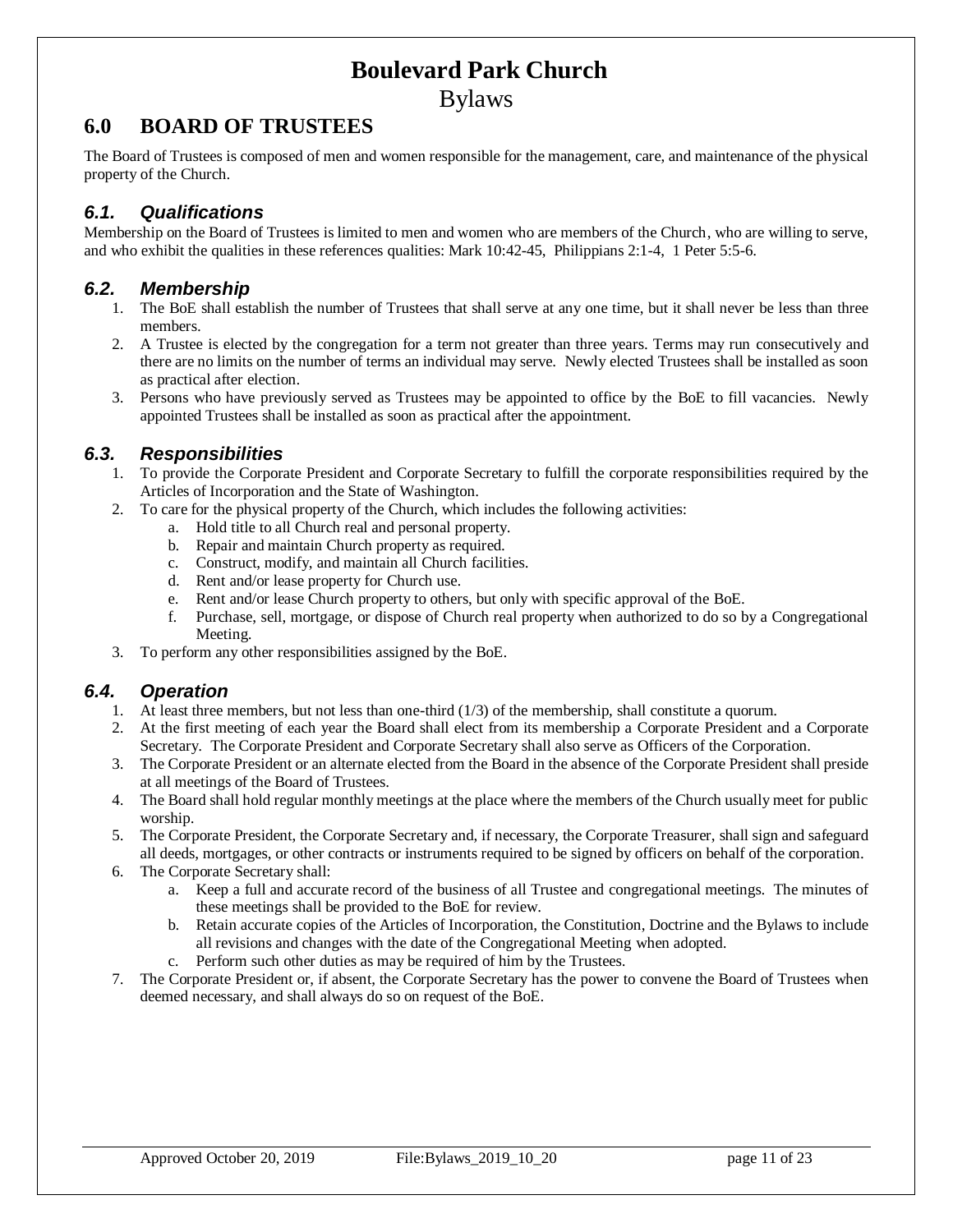Bylaws

## <span id="page-11-0"></span>**7.0 FINANCIAL MANAGEMENT**

#### <span id="page-11-1"></span>*7.1. Fiscal Year*

The Fiscal Year is from July 1 through June 30.

#### <span id="page-11-2"></span>*7.2. Designated Gifts*

Contributions designated by the giver to a pre-approved special fund are understood to be advisory rather than mandatory in nature. If the Church is unable to use the gift as requested in a reasonable time period, it may be used for a similar purpose.

#### <span id="page-11-3"></span>*7.3. Corporate Treasurer*

- The Corporate Treasurer is the Financial Corporate Officer who manages the financial matters of the Church. The Corporate Treasurer is nominated for office by the BoE and elected by the congregation for a term not greater than three years. Terms may run consecutively and there are no limits on the number of terms an individual may serve.
- The Corporate Treasurer is accountable to the BoE.

#### **7.3.1. QUALIFICATIONS**

The Corporate Treasurer must be a member of the Church who is willing to serve and exhibits the qualities in these references: Mark 10:42-45, Philippians 2:1-4, 1 Peter 5:5-6.

#### **7.3.2. RESPONSIBILITIES**

The Corporate Treasurer shall:

- 1. Be custodian of all funds entrusted to all boards, departments and Ministry Teams of the Church.
- 2. Monitor expenditures and, with BoE approval, establish controls for the systematic handling of the financial business of the Church.
- 3. Keep an account of the expenditures of all budget and trust accounts.
- 4. Oversee the maintenance of the financial records. Such records shall be reviewed at least annually by the Financial Review Committee.
- 5. Provide a summary financial report to the BoE each month and copies to the Church office for review by any Church member so requesting.
- *6.* Be the only person authorized to receive a non-financial gift and authorize the Financial Secretary to issue a receipt for such gift on behalf of the Church. All real assets received will be held by the Trustees.
- 7. Oversee the work performed by the Financial Secretary, Bookkeeper, and Tellers.
- 8. Manage the financial procedures that are used by the Financial Secretary, Bookkeeper, Tellers and Corporate Treasurer.

#### <span id="page-11-4"></span>*7.4. Financial Secretary*

- 1. The Financial Secretary is appointed from the membership of the Church by the BoE to keep individual accounts of the amounts received from those who contribute to the support of the Church.
- 2. The procedures to be followed by the Financial Secretary shall be as directed by the Corporate Treasurer and approved by the Trustees.
- 3. The Financial Secretary shall provide receipts for contributions in a timely manner.
- 4. The Financial Secretary is the only person authorized to distribute receipts for contributions on behalf of the Church.

### <span id="page-11-5"></span>*7.5. Church Bookkeeper*

1. The BoE shall hire a Church Bookkeeper to record and maintain the corporate financial books.

### <span id="page-11-6"></span>*7.6. Church Tellers*

- 1. The BoE shall appoint Church Tellers from the membership as needed.
- 2. The monies of the Church shall be deposited with the Church Tellers.
- 3. The Church Tellers shall deposit all items acceptable to a bank in the financial repository selected by the Corporate Treasurer and approved by the Trustees.
- 4. The Church Tellers shall report all receipts in writing to the Corporate Treasurer and the Financial Secretary. At a minimum, the report shall identify the source, the suggested purpose, the amount and the deposit slips. Non-cash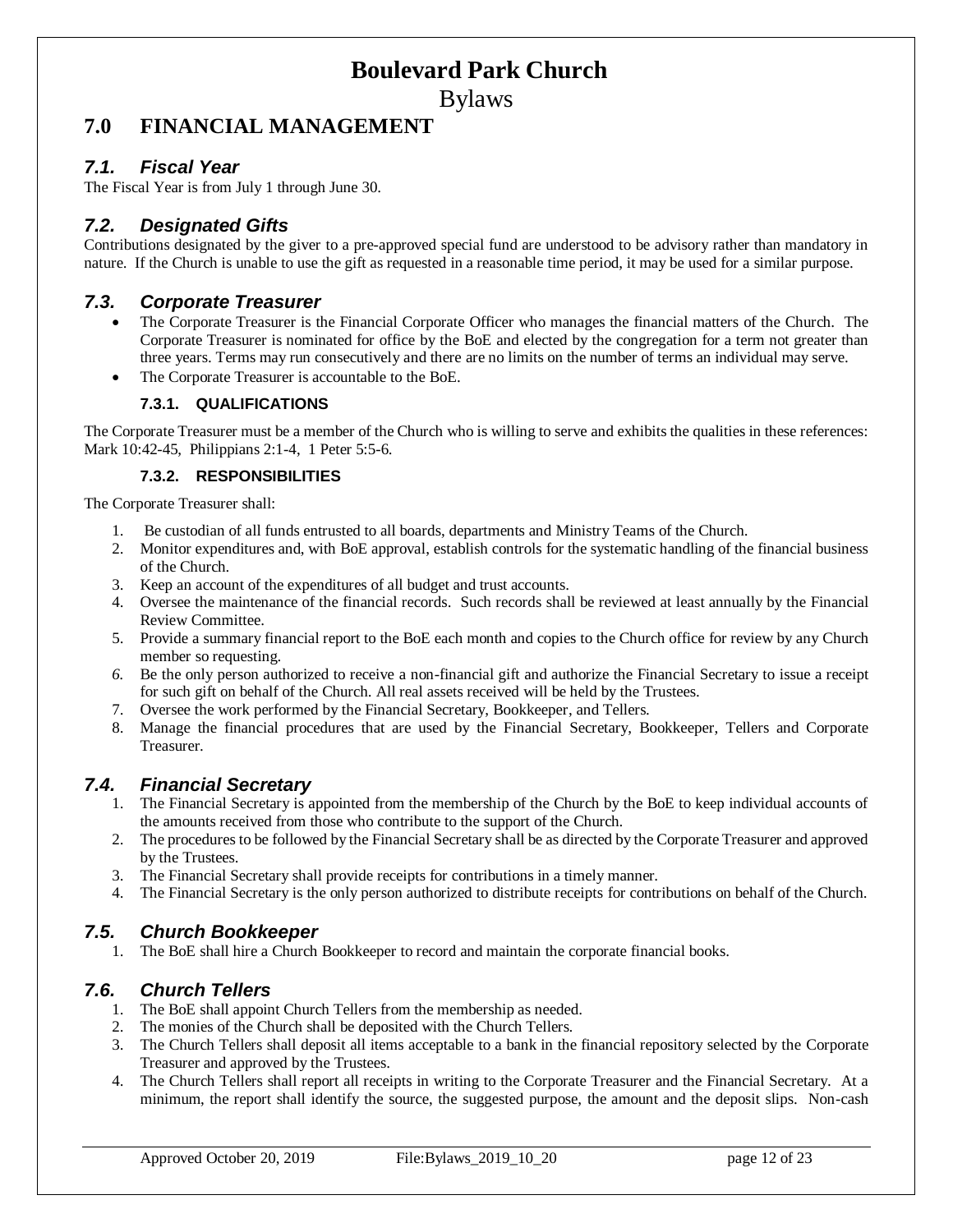### Bylaws

financial items are to be reported separately.

- 5. The Church Tellers are not authorized to receive non-financial items on behalf of the Church.
- 6. The procedures to be followed by the Church Tellers shall be as directed by the Corporate Treasurer and approved by the Trustees.
- 7. If directed by the Trustees, the Church Tellers shall obtain a surety bond. The amount shall be determined by the Trustees and the premium shall be paid by the Church.

#### <span id="page-12-0"></span>*7.7. Disbursements*

- 1. Checks for payment require the signature of two authorized persons.
- 2. Those authorized to sign Church checks shall be: the Corporate Treasurer, the Corporate President, the Clerk of BoE, the Church Bookkeeper, and other persons that may be designated by the BoE.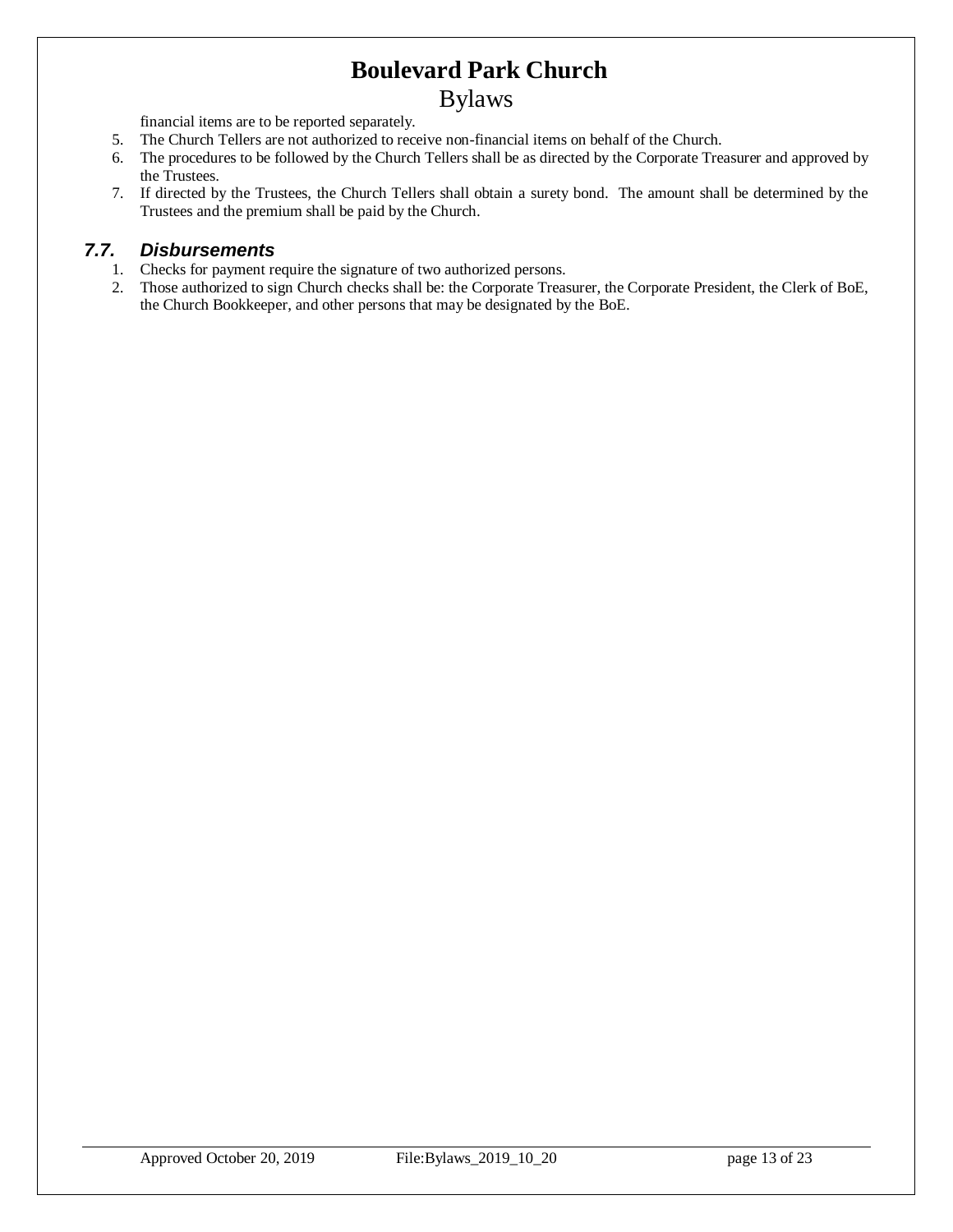### Bylaws

## <span id="page-13-0"></span>**8.0 MINISTRY STAFF**

- 1. In our understanding of the true, spiritual church, the Body of Christ, every believer is called to minister. Each one is gifted by the Holy Spirit and called by our Lord to contribute in some way to the ministry inside and outside the local fellowship.
- 2. Within a local congregation, some are called to vocational ministry. Roles performed within our congregation include Pastors and other ministry staff.
- 3. Job descriptions shall be maintained for all Ministry Staff by the Senior Pastor and shall include qualifications, responsibilities, authority, and accountability relationships. Any changes in these job descriptions must be approved by the BoE.
- 4. In calling men and women to serve as Ministry Staff, consideration should be given as indicated below.

### <span id="page-13-1"></span>*8.1. Senior Pastor (Vocational Elder)*

The Senior Pastor shall be the spiritual leader of the Church (1 Timothy 5:17).

#### **8.1.1. QUALIFICATIONS**

- 1. The Senior Pastor should be a godly man, living above reproach before his people and the community, and committed to a daily, personal walk with God through the Word and Holy Spirit.
- 2. He shall be a man of true and established Christian character and qualified to preach and teach the Word of God (1 Timothy 3:1-7, 2 Timothy 2:15, Titus 1:5-9)
- 3. He shall meet all qualifications for an Elder
- 4. He shall know and diligently exercise his spiritual gifts (Romans 12, 1 Corinthians 12, and Ephesians 4).
- 5. He shall be sure of his call to the ministry and shall have a vision for his office.
- 6. He must be in full accord with the Statement of Faith, doctrine and practices, and must be willing to work within the organizational structure set forth within the Constitution and Bylaws of the Church.

#### **8.1.2. RESPONSIBILITIES**

- 1. He shall provide spiritual vision and challenge to the BoE and to the Church.
- 2. He shall preach and teach the Word of God in complete agreement with the Statement of Faith
- 3. He shall establish goals and objectives for his ministry and shall review those goals and objectives periodically with the BoE.
- 4. He shall oversee the daily operation of the Church office, and supervise the day to day ministry of the staff, providing counsel, encouragement and Christian discipline, thereby assisting in the accomplishment of goals for each staff member.
- 5. He shall be a member of the BoE with full voting rights except where matters of his employment are concerned. He shall be an ex officio member of all other boards and ministry teams.
- 6. He shall represent the staff to the BoE.
- 7. All staff members are accountable to the Senior Pastor either directly or through another staff member as delegated.
- 8. He shall provide at least an annual evaluation of the staff who report directly to him.
- 9. He shall make recommendations for job descriptions of the staff, additions to and terminations of staff.
- 10. His specific responsibilities will be prescribed by his job description.

#### **8.1.3. ACCOUNTABILITY**

- 1. He is accountable to the BoE. His performance shall be evaluated annually by the BoE.
- 2. The Senior Pastor shall report to the BoE and submit a report to the Church at the Annual Budget Meeting.

### <span id="page-13-2"></span>*8.2. Other Ministry Staff*

#### **8.2.1. QUALIFICATIONS**

- 1. These men and women are subject to the same scriptural requirements as the Senior Pastor in that they should be godly men or women, living above reproach before the Church and community, and committed to a daily, personal walk with God through the Word and Holy Spirit.
- 2. They must be in full accord with the Statement of Faith and support BPC's doctrine and practices, and must be willing to work within the organizational structure set forth within the Constitution and Bylaws of the Church.
- 3. These persons should be deeply committed to the goals of the Church, and to guarding and promoting the unity of the Church family.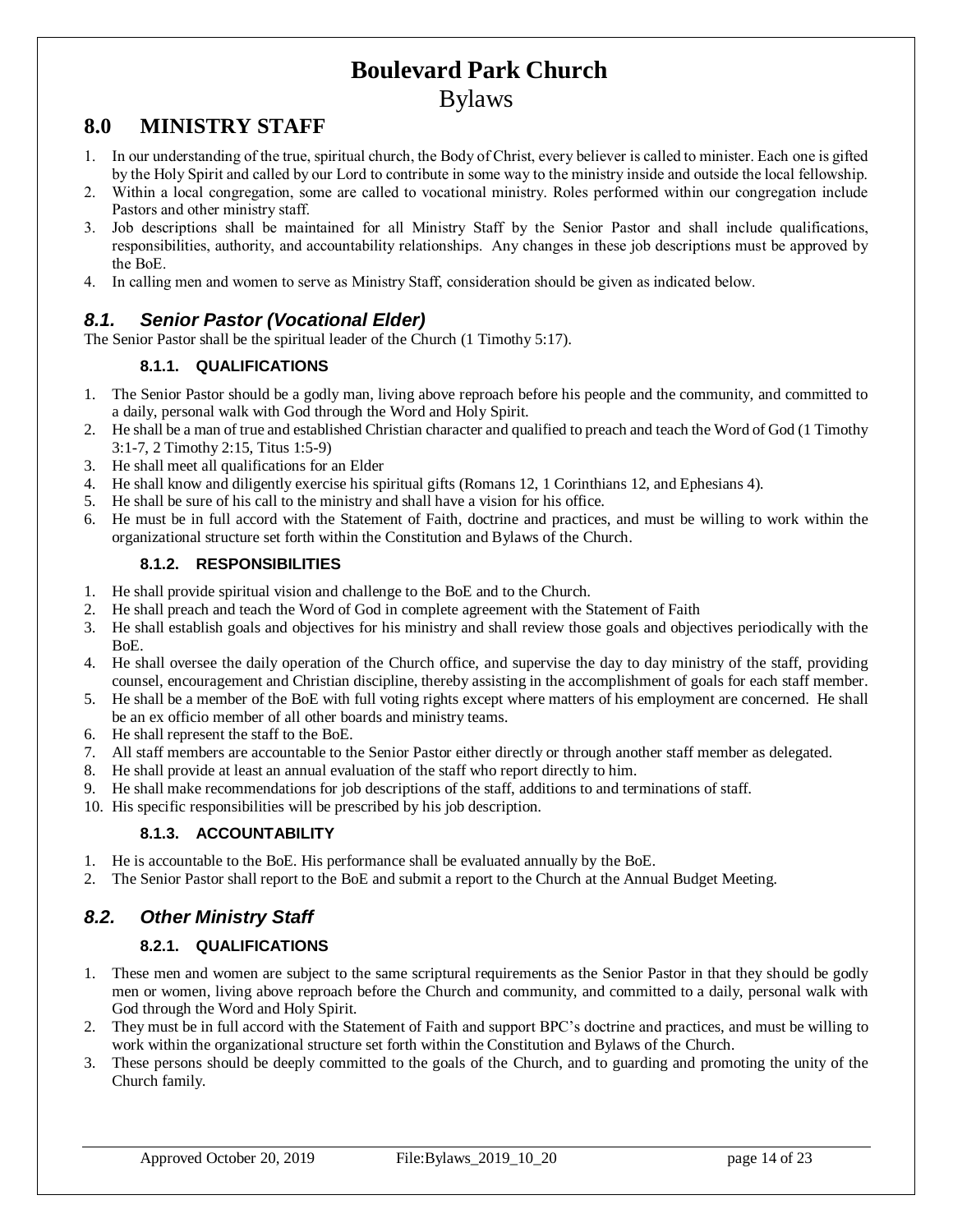### Bylaws

#### **8.2.2. RESPONSIBILITIES**

- 1. Their specific responsibilities will be prescribed in their job descriptions as part of their call to the Church
- 2. Adjustments in job descriptions may be recommended by the Senior Pastor and approved by the BoE.

#### **8.2.3. ACCOUNTABILITY**

- 1. These persons are accountable to the Senior Pastor who is accountable to the BoE.
- 2. They shall work with any board or ministry team that holds responsibility in the area of their job description, or as delegated by the Senior Pastor.
- 3. Their performance shall be evaluated annually by the Senior Pastor who shall report the results of these evaluations to the BoE.

### <span id="page-14-0"></span>*8.3. Support Staff*

#### **8.3.1. QUALIFICATIONS**

- 1. These men and women are subject to the same scriptural requirements as the Church Members whether they are members or not. They should be godly men or women, living above reproach before the Church and community, and committed to a daily, personal walk with God through the Word and Holy Spirit.
- 2. They must be in full accord with the Statement of Faith and support BPC's practices, and must be willing to work within the organizational structure set forth within the Constitution and Bylaws of the Church.
- 3. These persons should be deeply committed to the goals of the Church, and to guarding and promoting the unity of the Church family.

#### **8.3.2. RESPONSIBILITIES**

- 1. Their specific responsibilities will be prescribed in their job descriptions.
- 2. Adjustments in job descriptions may be made by the Senior Pastor.

#### **8.3.3. ACCOUNTABILITY**

- 1. These persons are accountable to the Senior Pastor who is accountable to the BoE.
- 2. Their performance shall be evaluated annually by the Senior Pastor or his designee who shall report the results of these evaluations to the Senior Pastor.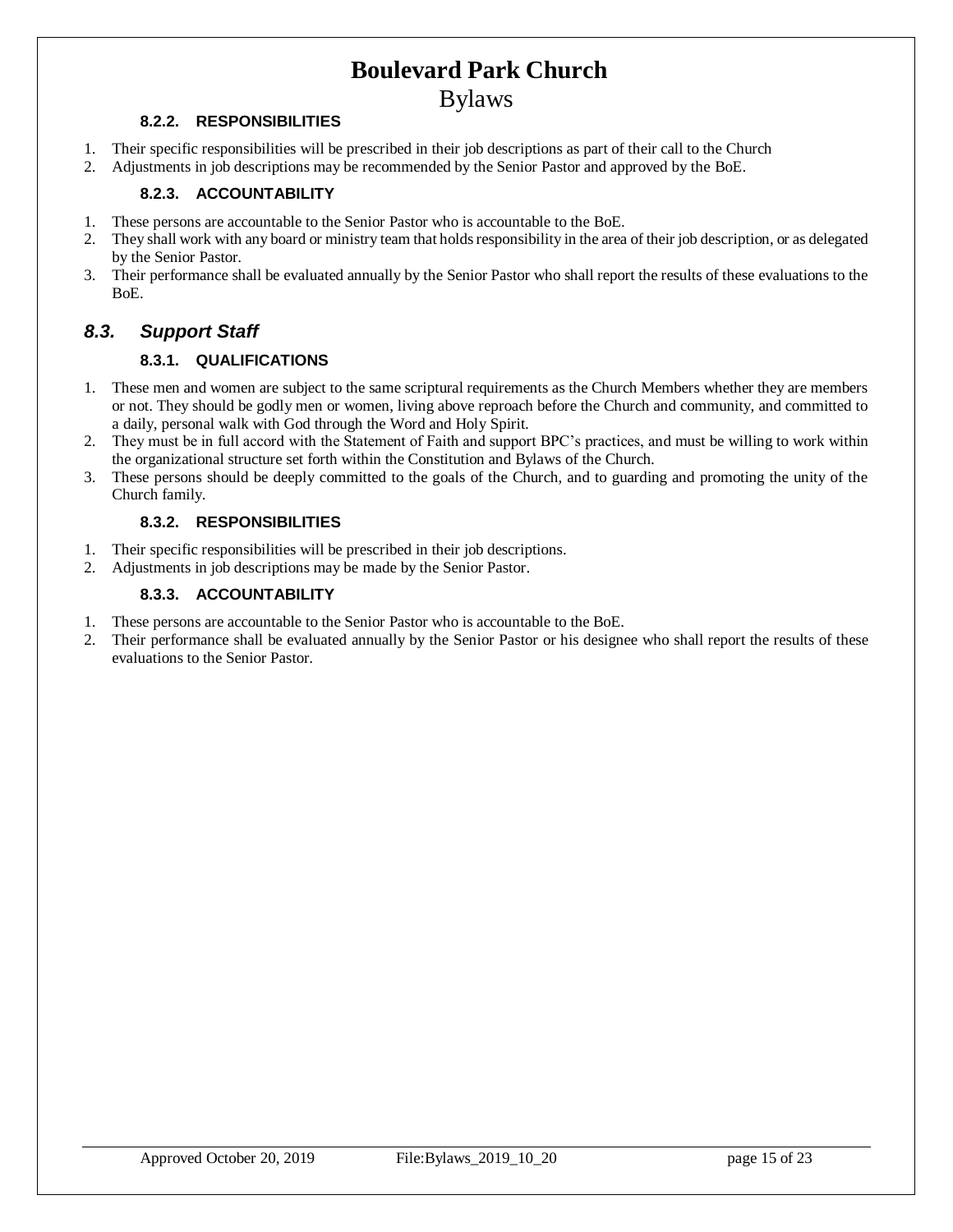Bylaws

### <span id="page-15-0"></span>**9.0 NOMINATING COMMITTEE**

The Nominating Committee is a coordinating and advising committee, composed of Church Officers and members at large representing a cross-section of the Congregation to propose a slate of candidates for election as Elder, Deacon, Deaconess and Trustee.

#### <span id="page-15-1"></span>*9.1. MEMBERSHIP*

Membership shall be approved by the Congregation and consist of the following:

- 1. Two Elders, one of whom from the BoE shall chair the committee. The BoE may only nominate their two persons for the Nominating Committee.
- 2. One from each of the Boards of Deacons, Deaconesses, and Trustees. The people provided by the boards are not required to be currently serving on the board.
- 3. The BoE also solicits candidates from active organizations of Church. Each active organization may provide up to three candidates members (it is not required that every organization provides candidates). The BoE will select up to six people from the pool of candidates provided by the active organizations. The BoE is responsible for identifying the active organizations, requesting their candidates, and insuring that,
	- a. a cross-section of the Congregation is represented on the committee,
	- b. no person serves in the same year with members of the same household.

The proposed Nominating Committee shall be presented to the Congregation for approval.

#### <span id="page-15-2"></span>*9.2. Responsibilities*

To seek, assess and assure, as much as possible, that candidates meet the qualifications for the office.

#### <span id="page-15-3"></span>*9.3. Operation*

The Nominating Committee shall be convened by the Chairman as early in the year as deemed necessary, and shall meet as often as required to accomplish its responsibilities on time. Meetings will be moderated by the Chairman, or in his absence the other Elder on the committee.

Prior to considering or contacting any potential candidates for office, the committee shall prayerfully review together the Nominating Committee assignment as well as the job descriptions and required qualifications in the Constitution and Bylaws of each office.

Names of potential candidates considered by the committee shall be considered sensitive.

- 1. The names will be reviewed with the BoE to verify that they are not aware of an issue that would preclude a person from serving in the proposed office.
- 2. Potential candidate names should not be discussed outside the committee, except in approaching a candidate for their consent to serve, or as otherwise authorized by the committee.

When a candidate for office is asked to serve, the candidate shall be provided with the job description of the proposed office and the scriptural qualifications.

Upon communicating willingness to serve, the candidate shall be included in the proposed slate of candidates.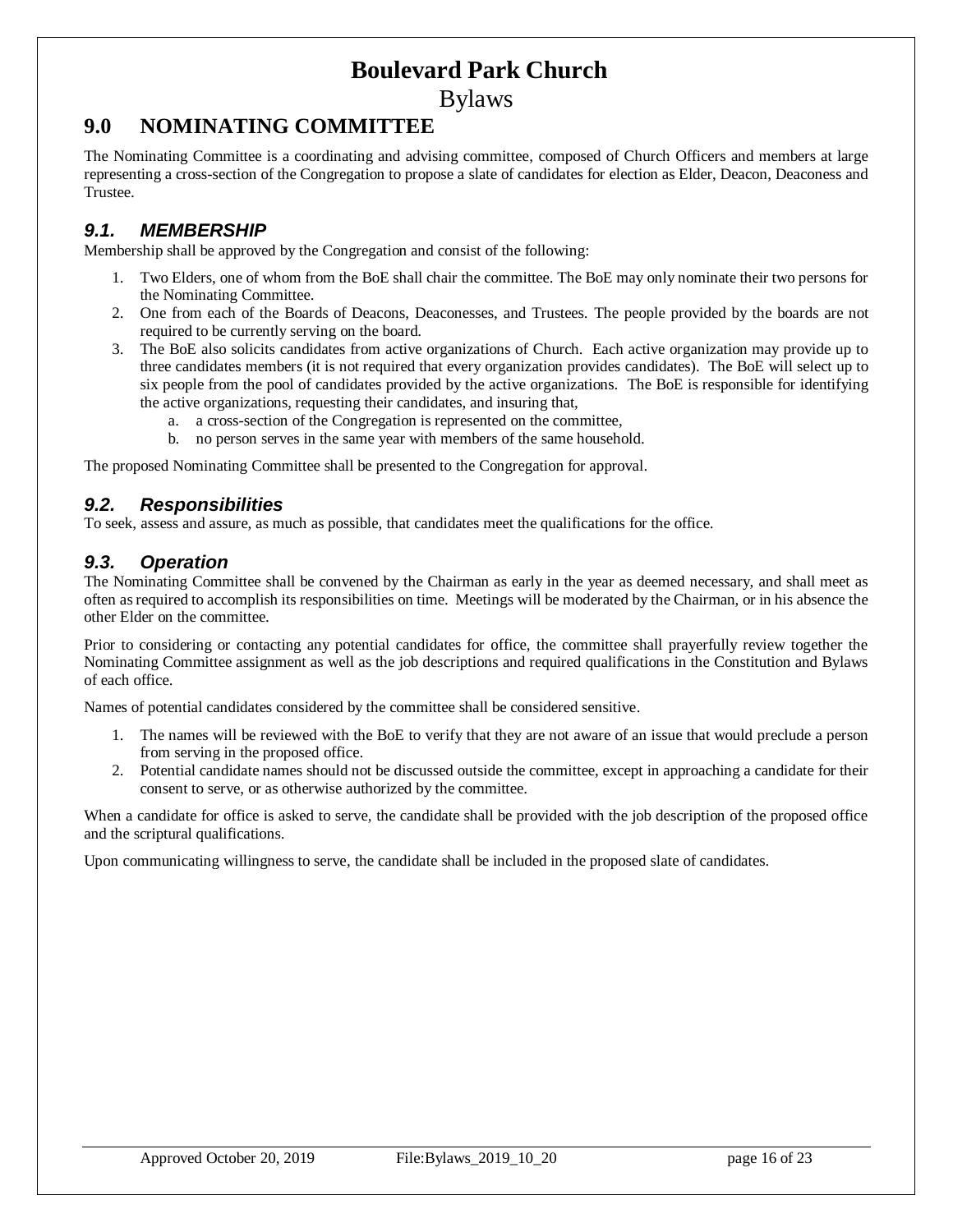Bylaws

## <span id="page-16-0"></span>**10.0 ELECTION**

#### <span id="page-16-1"></span>*10.1. Deacons, Deaconesses, Trustees, and the Corporate Treasurer*

Unless appointed to office to fill a vacancy, members are elected to office at a Congregational Election Meeting.

- 1. The BoE shall call for an Annual Election Meeting in the fall and in accordance with the provisions of the Constitution.
- 2. Nominations for offices may be made by members at the time of the meeting, providing the person nominated meets the qualifications for the office and has submitted a signed statement of commitment for the office to the Nominating Committee.
- 3. Persons shall be elected to office by a simple majority.
- 4. All newly elected officers must be installed in office before beginning service.

#### <span id="page-16-2"></span>*10.2. Elders*

Unless appointed to office to fill a vacancy, elders are nominated by the Nominating Committee, selected for office by the BoE, and confirmed at a Congregational Election Meeting.

- 1. Nominations for eldership may be made by members before the time of the meeting.
- 2. The Nominating Committee shall review the nomination and submit names to the BoE.
- 3. The BoE shall review and approve of nominees who are called and qualified to serve as elders.
- 4. Elder candidates who have been approved by the BoE shall be confirmed as elders by the congregation at an Annual Election Meeting.
- 5. All newly confirmed elders must be ordained to the ministry and installed in office before beginning service.

## <span id="page-16-3"></span>**11.0 APPOINTMENTS**

- 1. The BoE has the authority to fill, by appointment, any vacancy in any elective position except that of Elder.
- 2. Candidates to fill an Elder, Deacon, Deaconess, or Trustee vacancy by appointment must have previously served on the board to which the candidate is being appointed.
- 3. All newly appointed officers must be installed in office before beginning service.
- 4. All appointments will remain in effect until the end of the calendar year.
- 5. Candidates for Elder appointment will be nominated by the BoE, and presented to the Congregation for election at a congregational meeting.
- 6. Notification of appointments will be communicated in the Church bulletin.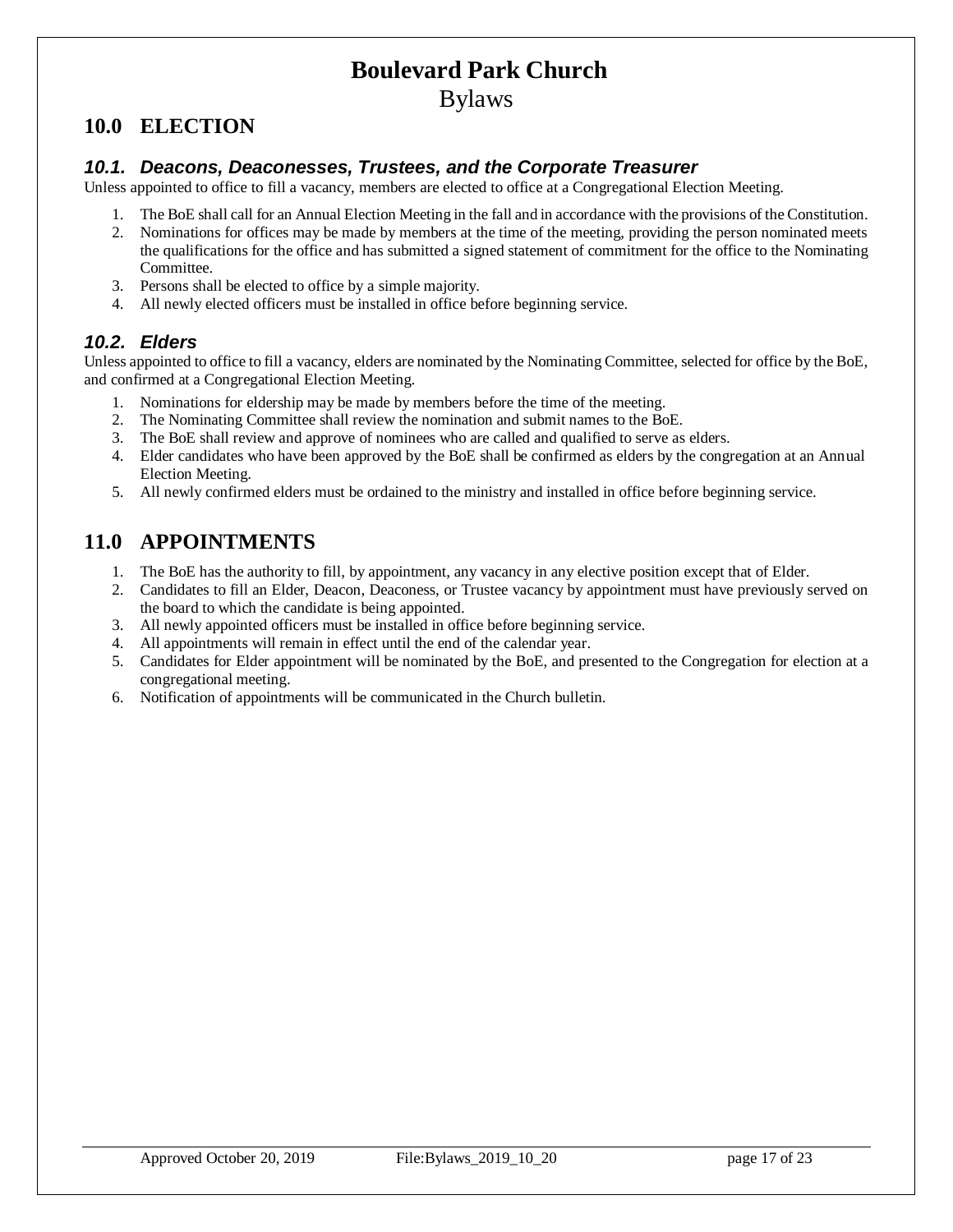Bylaws

## <span id="page-17-0"></span>**12.0 PASTOR SEEKING COMMITTEE**

When determined by the BoE that a Pastor should be hired, a Pastor Seeking Committee shall be established to provide candidates for consideration for the office of Pastor.

#### <span id="page-17-1"></span>*12.1. Membership on the Pastor Seeking Committee*

Membership shall be approved by the Congregation at a Special Congregational Meeting and consist of the following:

- 1. Two Elders, at least one of whom shall be on the BoE and shall serve as Chairman of the committee. The BoE may only nominate their two representatives, but may request additional nominations from the appropriate groups.
- 2. One Deacon, one Deaconess, and one Trustee selected by their respective boards. These committee members do not need to be currently serving on the board they represent.
- 3. Three from the membership at large, selected by the BoE from three candidates proposed by each active organization of Church members. The BoE is responsible for identifying the active organizations, requesting their candidates, insuring that a cross-section of the Congregation is represented on the total committee and that no person serves with members of the same household. It is not required that every organization be represented.

#### <span id="page-17-2"></span>*12.2. Responsibilities of the Pastor Seeking Committee*

- Recommend for concurrence by the BoE and approval by the Congregation, a suitable candidate for the office of Pastor, as requested by the BoE.
- 2. A suitable candidate will be a man who, at a minimum, has graduated from seminary, fully concurs with the Statement of Faith and Doctrinal Statement, and accepts the practice and government of this Church.
- 3. The most critical duty of this committee is to find God's man for the job, regardless of how long or difficult the task.

#### <span id="page-17-3"></span>*12.3. Operation of the Pastor Seeking Committee*

- 1. The committee will be chaired by a member of the BoE and regularly review its activities with the BoE.
- 2. The committee will obtain candidate dossiers, which shall include a personal statement of faith, educational background, and ministerial, leadership and pastoral counseling experience.
- 3. As a minimum, the committee will interview the candidate and obtain written references from all churches where the candidate has served, all schools beyond high school attended, and secular employers. Additional character references from individuals should also be sought.
- 4. Following review of the above information, the committee will make a recommendation to the BoE. If the BoE concurs, arrangements will be made for at least part of the committee to hear the candidate preach.
- 5. After at least a part of the committee has heard the candidate preach, and the full committee concurs, it may make a recommendation to the BoE that a call be extended to the candidate.
- 6. If the BoE concurs, the committee will make arrangements for the candidate to meet with the BoE for examination.
- 7. If, after examination, the BoE are in agreement that they should continue, the BoE will negotiate the terms of the call with the candidate and make arrangements for the candidate to meet with and preach to the Congregation.
- 8. A Special Congregational Meeting will be called, to convene after the candidate's time with the Congregation, to vote on extending a formal call. This meeting will preferably be scheduled for the same day and after the candidate's sermon is preached.
- 9. Names of potential candidates considered by the committee shall be considered sensitive and not discussed outside the committee, except in approaching a candidate, or as otherwise authorized by the committee.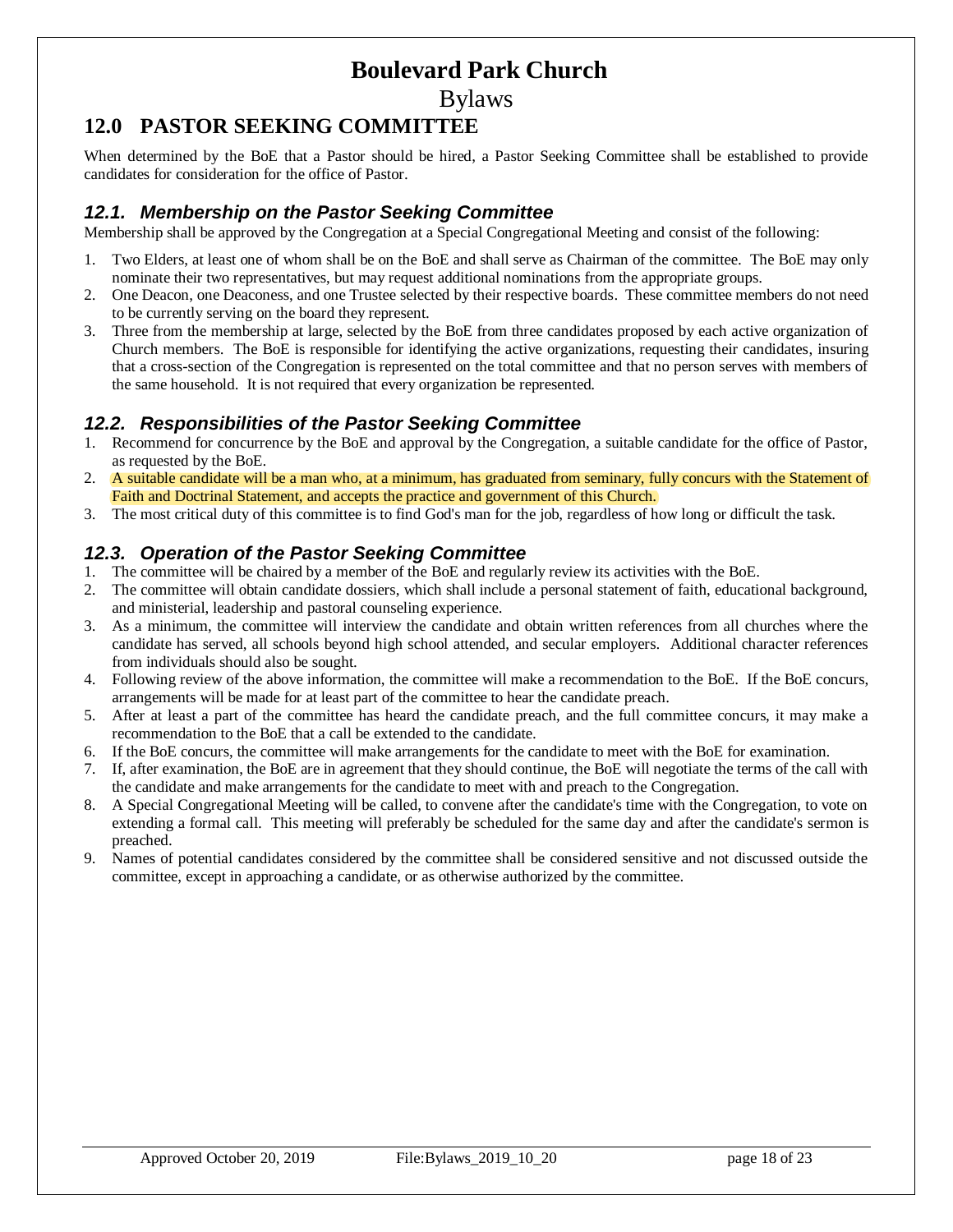Bylaws

## <span id="page-18-0"></span>**13.0 EXAMINATION, ORDINATION, & INSTALLATION**

The following shall be examined, ordained, and installed: Pastors, Elders, Deacons, Deaconesses and Commissioned Workers. Since ordination to these offices is perpetual, no one need be ordained more than once to a particular service. A Commissioned Worker is a person who is led by the Holy Spirit and affirmed by the Church to assume particular tasks or duties within BPC or in another field (a missionary). When ordaining a commissioned worker the process will be adjusted appropriately.

### <span id="page-18-1"></span>*13.1. Pastor (Vocational Elder)*

- 1. Ordained Pastors: Pastors already ordained and who willingly subscribe to the Constitution and Bylaws of Boulevard Park Church need not submit to the examination and ordination outlined below.
- 2. Examination: For the purpose of ordination of Pastors, the BoE shall compose an Ordaining Council, made up of ordained ministers from local area churches whose theological stance is similar to that of Boulevard Park Church. This Council shall consist of at least three members. The BoE may furnish information to the Council concerning a candidate's experience, background, and education. The Ordaining Council shall examine the candidate in such areas as theology, English Bible, original languages of Scripture, the sacraments, the exegesis of Scripture, the nature of the office of Minister of the Word, and such other areas as the Ordaining Council may deem appropriate. For ordination, the Council must recommend approval. The examination and ordination of candidates for office of Pastor by the Ordaining Council and the BoE may include questions, such as:
	- a) Do you reaffirm your faith in Jesus Christ as your own Lord and Savior?
	- b) Do you believe the Scriptures of the Old and New Testaments to be the Word of God, totally trustworthy, fully inspired by the Holy Spirit, the supreme, final, and only infallible rule of faith and practice?
	- c) Are you in full accord with BPC's Statement of Faith, doctrine and practices?
	- d) Do you agree to support the government and discipline of this Church?
	- e) Do you promise to be zealous and faithful in promoting the truths of the Gospel and the purity and peace of the Church, whatever persecution or opposition may come to you on that account?
- 3. Ordination At a date and time approved by the BoE and the Ordaining Council, a worship service shall be conducted. A person chosen by the Ordaining Council shall preside. An explanation of ordination and the solemnity of the event shall be given. The person presiding shall give a message of encouragement and exhortation to the one being ordained. It should be strongly emphasized that in ordination one is responding to a call of God to serve in some task or ministry. For the ordination of a pastor, the person presiding at the ordination then shall make a statement such as, "By the authority of the BoE and the Ordaining Council, I declare that (name of candidate) has been ordained to the ministry of the gospel of our Lord Jesus Christ." The members of the Ordaining Council and all ordained Elders of Boulevard Park Church who are present shall then lay hands on the candidate and offer a prayer suitable to the occasion.
- 4. Installation: The person presiding at the installation of an ordained Pastor should determine the willingness of a candidate to assume the responsibilities and challenge of the office by asking such questions as:
	- a) Will you be faithful and diligent in the exercise of the responsibilities of the office into which you are now to be installed?
	- b) By the grace of God, and by the power of the Holy Spirit, will you in your manner of life walk with exemplary piety before this assembly which you shall serve?
	- c) Will you devote yourself to promote the peace, unity, and purity of this church?
	- d) Are you now willing, as a Pastor, to accept the call of this church? Relying on God for strength, do you promise to discharge the responsibilities of the office of Pastor?
- 5. He should also determine the willingness of the Congregation to submit to the spiritual leadership of the candidate and to support him in prayer and substance by asking such questions as:
	- a) Are you, the members of this congregation, willing to receive (Pastor's name) as your Pastor?
	- b) Do you promise to submit to (Pastor's name) in matters of spiritual discipline, and to receive with humility and love the Word of Truth?
	- c) Do you promise to support (Pastor's name) with your prayers, and to give encouragement and assistance in every way?
- 6. Upon affirmation of these points, the candidate shall kneel, all the Elders present shall lay their hands on him, the presiding person shall offer an appropriate prayer, and declare the candidate has assumed the office.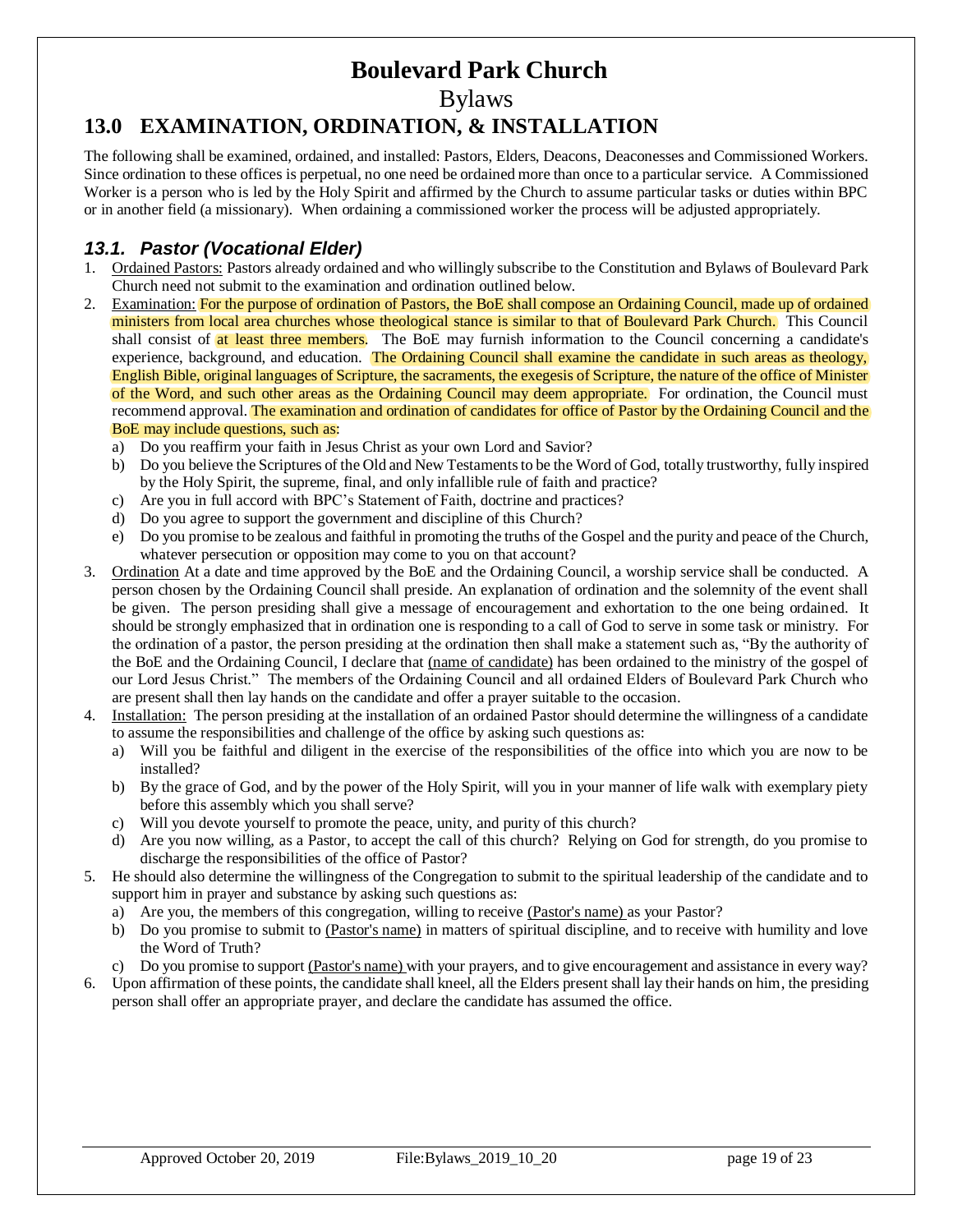#### <span id="page-19-0"></span>*13.2. Elder*

- 1. Examination: Candidates will be considered to have been examined during the selection process.
- 2. Ordination: The ordination shall be conducted at a time established by the BoE. The Senior Pastor shall preside. He shall offer a message of encouragement and exhortation to the candidates. All Elders shall participate with the Senior Pastor in laying on of hands. The emphasis on ordination shall be that the person is responding to God's call to service. The ordination of candidates may include questions such as:
	- a) Do you reaffirm your faith in Jesus Christ as your own personal Lord and Savior?
	- b) Do you believe the Scriptures of the Old and New Testaments to be the Word of God, totally trustworthy, fully inspired by the Holy Spirit, the supreme, final, and only infallible rule of faith and practice?
	- c) Are you in full accord with BPC's Statement of Faith, doctrine and practices?
	- d) Do you agree to support the government and discipline of this Church?
	- e) Do you promise subjection to your fellow Elders in the Lord?
	- f) Do you promise to support and promote the peace, purity, and unity of this church?
- 3. Installation: Each shall normally be installed at a regular worship service on the second Sunday of January, or as soon as practical. The Senior Pastor shall preside at this service, offering appropriate challenges and prayers.

#### <span id="page-19-1"></span>*13.3. Deacon, Deaconess and Commissioned Worker*

- 1. Examination: Candidates will be considered to have been examined during the selection process.
- 2. Ordination: The ordination shall be conducted at a time established by the BoE. The Senior Pastor shall preside. He shall offer a message of encouragement and exhortation to the candidates. All Elders shall participate with the Senior Pastor in laying on of hands. The emphasis on ordination shall be that the person is responding to God's call to service. The ordination of candidates may include questions such as:
	- a. Do you reaffirm your faith in Jesus Christ as your own personal Lord and Savior?
	- b. Do you believe the Scriptures of the Old and New Testaments to be the Word of God, totally trustworthy, fully inspired by the Holy Spirit, the supreme, final, and only infallible rule of faith and practice?
	- c. Do you agree with and support BPC's Statement of Faith and understand that BPC's doctrine guides and constrains the Church practices?
	- d. Do you agree to support the government and discipline of this church?
	- e. Do you promise subjection to your Elders in the Lord?
	- f. Do you promise to support and promote the peace, purity, and unity of this church?
- 3. Installation: Each shall normally be installed at a regular worship service on the second Sunday of January, or as soon as practical. The Senior Pastor shall preside at this service, offering appropriate challenges and prayers.

## <span id="page-19-2"></span>**14.0 DISSOLUTION OF A RELATIONSHIP**

#### <span id="page-19-3"></span>*14.1. Pastor - At Pastor's Request*

- 1. A Pastor may request to dissolve his pastoral relationship with the Church by giving at least one month's notice when submitting his resignation to the BoE.
- 2. Upon accepting his resignation, the BoE may choose to release him sooner than requested or request more time.

#### <span id="page-19-4"></span>*14.2. Pastor - Upon BoE Recommendation*

- 1. The BoE may act to dissolve a pastoral relationship by taking the following steps:
	- a) After a three-quarter (3/4) vote of approval by the BoE, the BoE shall call a Special Congregational Meeting to seek approval to dissolve a pastoral relationship.
	- b) Approval by the Congregation requires a twenty-five percent (25%) quorum and a two-thirds (2/3) vote of support for the BoE recommendation.
- 2. In the event the Congregation fails to approve the BoE recommendation, the following actions shall be taken:
	- a) The Pastor Review Committee shall be formed for the purpose of further clarifying the reasons for the request for dissolution. The committee will be composed of two members of the BoE (one of these will chair the committee), two Deacons from their current board, two Deaconesses from their current board, and two Trustees from their current board.
	- b) The Congregation shall approve the eight person Pastor Review Committee.
	- c) The Pastor Review Committee report shall be made to the Congregation at another Special Congregational meeting to be called for by the BoE within one month of the initial Special Congregational Meeting.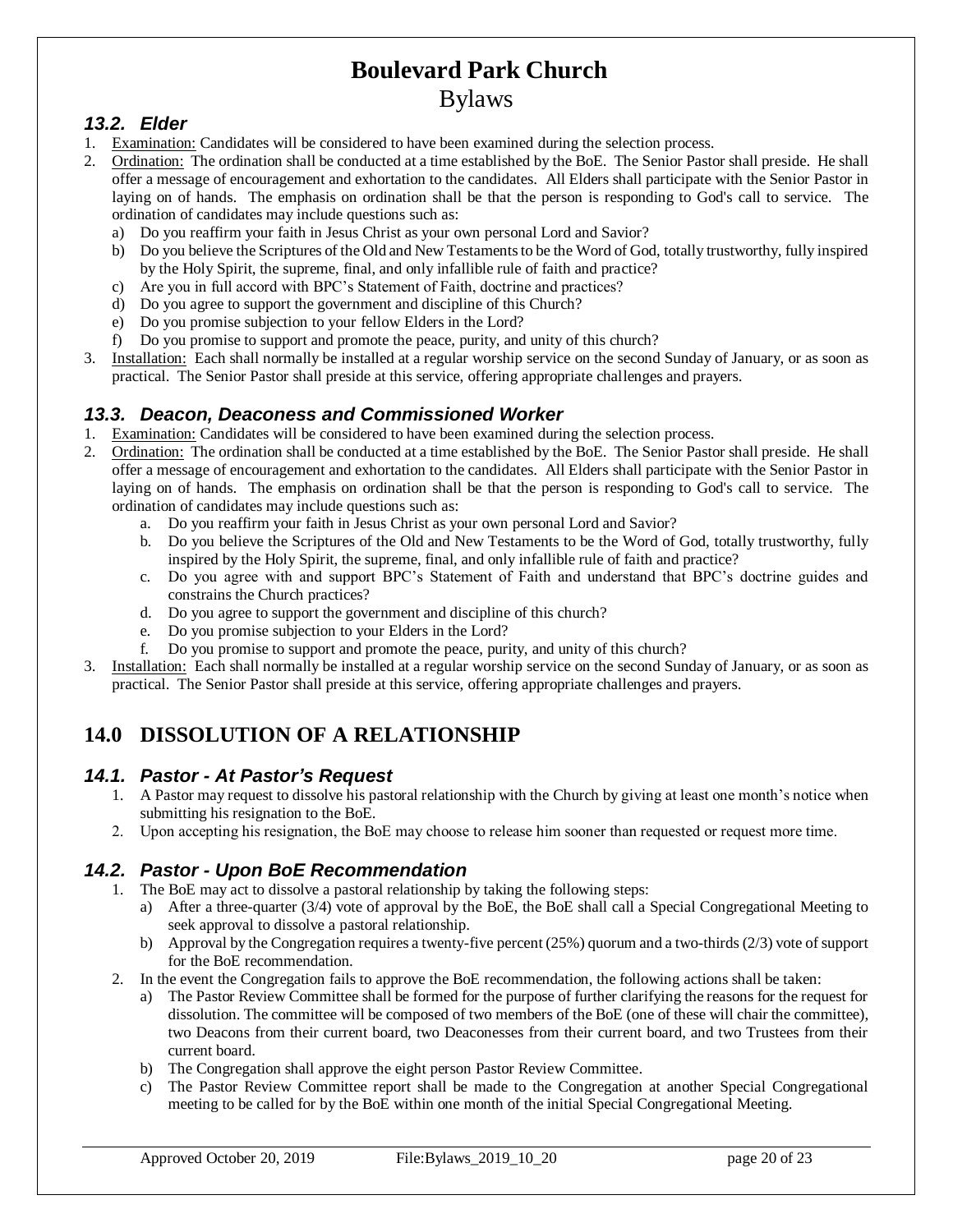### Bylaws

d) At the second Special Congregational Meeting, after the report of the Pastor Review Committee and appropriate time for discussion, the original recommendation will be reconsidered. If the recommendation fails a second time it will be dropped.

#### <span id="page-20-0"></span>*14.3. Church Officers*

All those elected or appointed to office and serving on a board of the Church or as Corporate Treasurer are Church Officers. Their position of service may be terminated prematurely as listed below.

- 1. Any Church Officer may resign from office at any time by submission of resignation to the BoE.
- 2. The service of any Church Officer may be terminated by a vote of at least three-quarters (3/4) of the full BoE. Such termination shall be reported to the Congregation in the Church Bulletin for two consecutive weeks immediately following the action.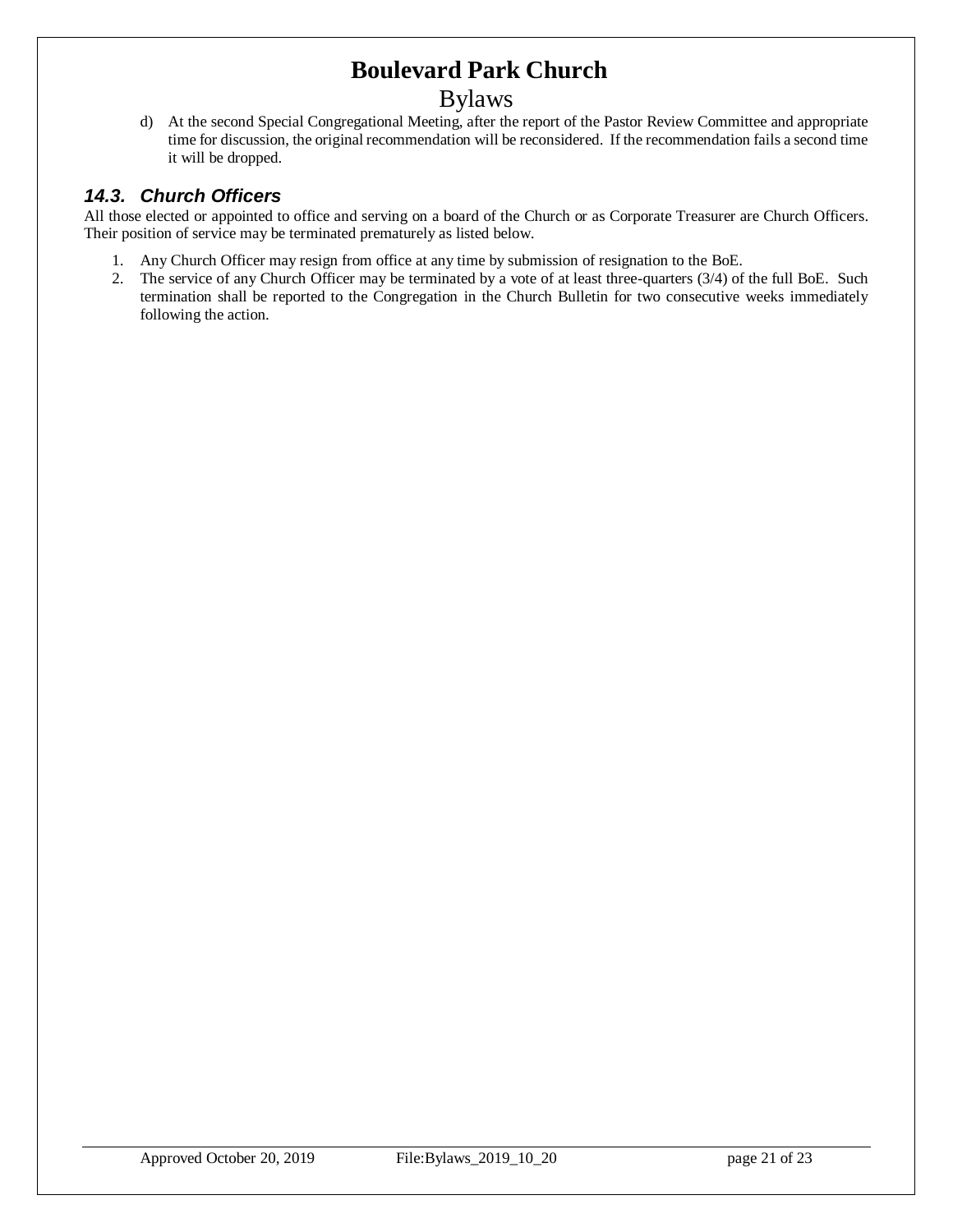## <span id="page-21-0"></span>**15.0 CHURCH PRACTICE**

Our Statement of Faith and the Doctrine define our understanding of important concepts in God's Word (scripture); stated another way this is what we believe the scripture tells us.

In a perfect world, the following practices wouldn't be necessary. We would all work together in unity and peace with no selfish ambition or vanity. But in unity, there must be order (1 Corinthians 14:40). The following Church practices describe how we apply our understanding of scripture in our worship of and service to God as His Church in Boulevard Park.

#### <span id="page-21-1"></span>*15.1. Worship*

As children of God, we are both drawn and commanded to hold God in awe, to praise Him, and to magnify Him. Only God the Father, Jesus the Son, and the Holy Spirit are to receive such worship. (Exodus 20:1-3; Matthew 4:10; Revelation 22:8, 9)

Worship should at all times and in all places be both reverent and joyful; reverent out of respect and recognition of our presence before a Holy God, and joyful as children in the presence of their Father. (1 Peter 1:15; 1 John 3:1, 2)

- 1. Public Worship: It is our practice to seek the leading of the Holy Spirit as we worship together in God's house each Lord's Day morning. (Hebrews 10:21-25 Ephesians 2:19-22) The Sunday service typically includes:
	- The reading of Scripture. (1 Timothy 4:13)
	- A sermon preached by the Senior Pastor. (Romans 10:14,15)
	- Prayer, bringing both individual and corporate requests to God. (1 John 5:14,15)
	- We also honor God with thanksgiving, being grateful for all his care, and we seek to bring Him glory by publicly acknowledging His faithfulness to us. (2 Corinthians 9:12)
	- Singing psalms and hymns and spiritual songs is an important part of our worship. (Ephesians 5:19 Colossians 3:16)
	- Giving tithes and offerings. With the acknowledgment that God is the Author of every good gift and that we are but stewards of all He has given us, we worship God by giving, first ourselves to Him, then service to others in His Name, and finally tithes and offerings to further His work. (2 Corinthians 8:3-5 Ephesians 2:10 Malachi 3:10 2 Corinthians 9:6,7)
- 2. Special Times of Worship: In addition to worship on the Lord's Day, the Pastor and/or member of the BoE may gather the congregation at other times, for public worship, prayer, and praise.
	- On special days such as Christmas, Thanksgiving, etc.
	- To recognize special days and events in our country.
	- As deemed appropriate.
- 3. Family and/or Private Worship: We teach and encourage our congregation to honor God within their family circle and in their private lives by spending time in learning God's Word, in Worship, and in Prayer. (Joshua 1:8)
- 4. Other Worship: Because our local assembly is only one part of the body of believers that make up the church, the Body of Christ, we encourage our members to worship with other believers.
	- Other churches in our community.
	- Other local and national Christian organizations.
	- Evangelical missionary organizations.

#### <span id="page-21-2"></span>*15.2. Communion (The Lord's Supper)*

Communion is a memorial celebration in remembrance of our Lord's death for us. In public worship services Communion is observed at least once a month. Participation is open to all believers. Care shall be taken in the invitation to advise the one receiving Communion of the need to prepare his heart, lest he invite condemnation by partaking unworthily. (1 Corinthians 11:17-30)

#### <span id="page-21-3"></span>*15.3. Christian Service*

We recognize the significant and meaningful contribution made by all who serve, whether in positions of greater or lesser responsibility. God gives to each Christian a gift for service. The Elders recognize the necessity of equipping the saints for the work of service and are responsible to see to the provision of training and encouragement in the use of the gift. The following areas are some of the ways in which we can serve the Lord and help to bring about His will in our Church, community, and the world. (Colossians 3:23, 24)

Teaching: Serving the Lord through teaching is training people to know and obey the word of God. There are many